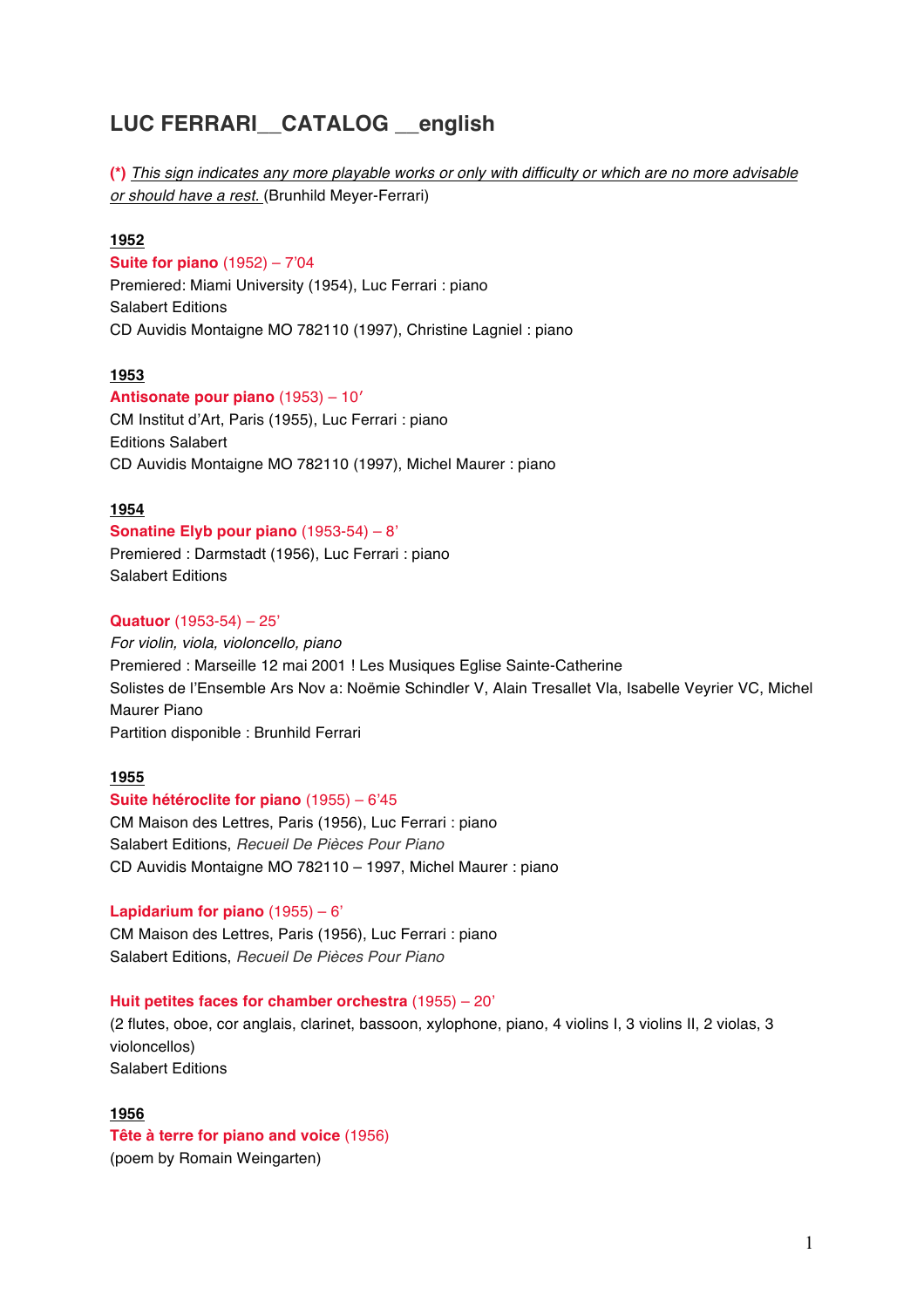#### **Visage I for piano** (1956) — 5'32

Premiered : Darmstadt (1957), Luc Ferrari : piano Salabert Editions CD Auvidis Montaigne MO 782110 – 1997, Michel Maurer : piano

#### **Visage II** (1956) — 14'

(2 trumpets, 1 trombone, 1 tuba, piano, 6 percussions) Premiered : Die Reihe, Vienne (1961) Salabert Editions Brussels April 20, 2006 Ensemble Musiques Nouvelles, Conductor: Jean-Paul Dessy

# **1958**

**Visage III – The prose of the Trans-Siberian by Blaise Cendrars** (1957-58) – 35' (violin, violoncello, clarinet, percussion and spoken voice) Recording R.T.F. (1962) Score available : Brunhild Ferrari

#### **Visage IV – Profils for ten instruments** (1957-58) – 12'

(2 flutes, trumpet, trombone, bass trombone, 1 double bass with strings, piano, 3 percussions) Premiered : Musik der Zeit, Cologne 6 mai 1959. Kölner Rundfunk-Sinfonie-Orchester, Dir. Michael Gielen Prize de la Biennale de Paris (1962)

Score available : Brunhild Ferrari

### **Capricorne** (1958) – 1'28

Song composed to appear in an audiovisual work. Music for piano and voice. Unknown interpreter. *CD set* INA-GRM

#### **Chute libre** (1958) – 18'34

Concrete music – INA-GRM Premiered : Exposition Internationale, Bruxelles (1958) *LP* BAM LD 070 (vinyle) EMF CD 037 – 2003

#### **Étude aux accidents** (June 1958) – 2'14

Concrete music – INA-GRM Premiered : Exposition Internationale, Bruxelles (1958) *LP* BAM LD 070 (vinyle) EMF CD 037 – 2003

# **Étude aux sons tendus** (July 1958) – 2'48

Concrete music – INA-GRM Premiered : Exposition Internationale, Bruxelles (1958) *LP* BAM LD 070 (vinyl) EMF CD 037 – 2003

# **Étude Floue** (1958) – 2'40

Concrete Music – INA-GRM *CD set* INA-GRM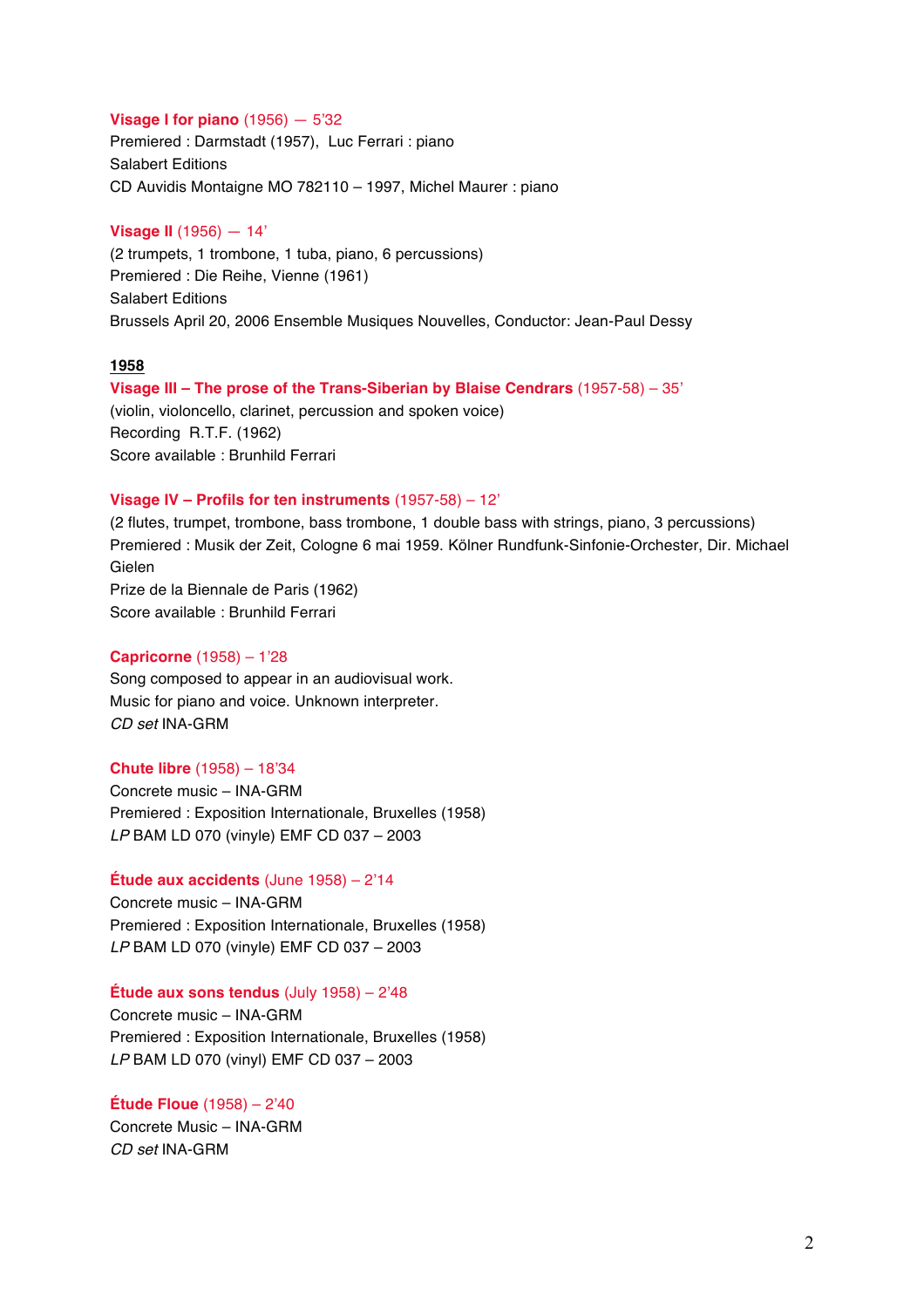### **1959**

#### **Passage pour mimes** (1959)

Concrete Music for Theater – INA-GRM Premiered : Rome (1959) CD Sonopsys 4 – Cahiers MusiqueConcrète/Acousmatique. May 2007 *CD set* INA-GRM

# **Visage V** (1958-59) – 10'33

Musique concrète INA-GRM Premiered : Expériences Musicales, Paris (1959) LP Philips 6526 003 (vinyle) EMF CD 037 – 2003 SUB ROSA SR200 – 2003

### **Continu Discontinu** (1959) – 9'06

Music for an abstract short film by Piotr Kamler INA-GRM

# **1960**

### **Égypte ô Égypte** (1960)

*Music for a short film* by Jacques Brissot Service de la Recherche RTF Prix de la Biennale de Paris 1963 – INA-GRM

### **Tête et queue du dragon** (1959-60) – 9'13

Head and tail of the dragon *Musique concrète* INA-GRM Premiered : Festival de la Recherche, Paris (1960) Edition Maison ONA LP Candide CE 31025 (vinyle) – EMF CD 037 – 2003

### **1961**

# **Tautologos I** (1961) – 5'

*Electronic music –* INA-GRM Commissioned by Hermann Scherchen, composed in his studios in Gravesano Premiered : Concert R.T.F., Paris (1962) LP BAM LD 072 (vinyle) – EMF CD 037 – 2003

# **Tautologos II** (1961) – 14'54

*Musique concrète* – INA-GRM Premiered : Paris, Concert R.T.F. (1962) LP BAM LD 071 (vinyle) – EMF CD 037 – 2003

#### **Suite Gigogne** (1961)

Polka de l'homme à la cloche – Generic August-September (1961) (piccolo, flute, clarinet, cornet, trombone, tuba, banjo, piano, percussion) *I Polka gigogne ou Tautopolka II Marche romantique ou Tautomachie III Thèmes gigognes ou Tautopourri IV Cyclovalse*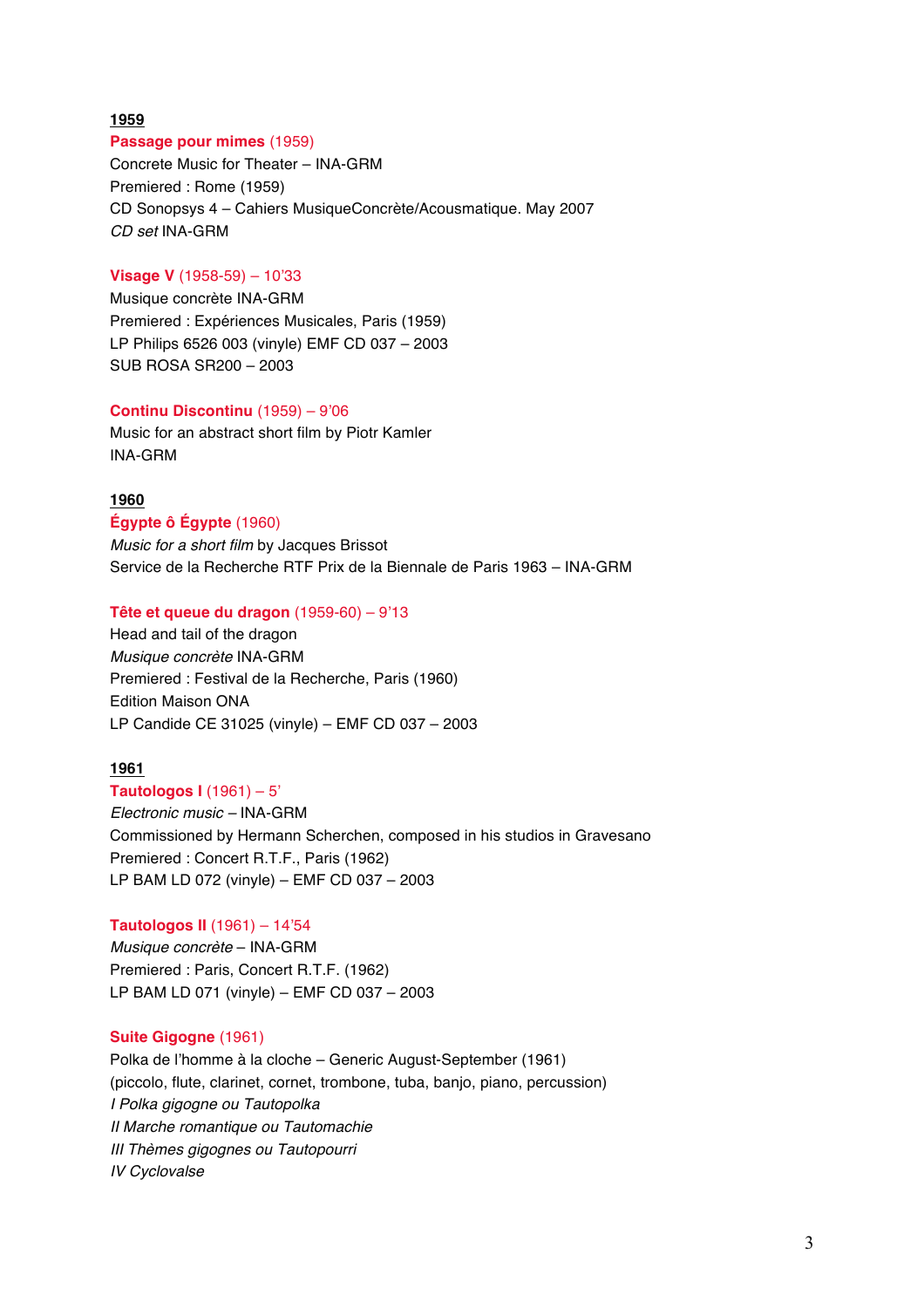*V Ponctuations passagères VI Diffusion dans l'estrame* Score Available: Brunhild Ferrari

#### **Forme Bleue** (November 1961)

*Music for a short abstract film* by Piotr Kamler INA-GRM

### **Étude** (November 1961)

*Music for a short abstract film* by Piotr Kamler INA-GRM

**1962 (\*) Spontané I** (January 1962) Improvisation for nine performers

**(\*) Spontané II** (February 1962) Improvisation for ten performers

# **(\*) Spontané III** (March 1962)

Improvisation for eight performers The working session on Spontané III was filmed (short film 16 mm, realized by Gérard Patris).

# **(\*) Spontané IV** (April 1962)

Improvisation for eleven performers L'exécution de Spontané IV a été filmée et a donné lieu à un court-métrage couleur 35 mm by Gérard Patris (June 1962). 4 improvisations on an orchestral schema with the EIMCP Ensemble conducted by Konstantin Simonovic, as part of the instrumental experiments of G.R.M.

# **Chastel** (May 1962)

Music for a film by Robert Lapoujade INA-GRM

# **Égypte ô Égypte II** (January – September 1962)

Music for a long film in color 35 mm by Jacques Brissot INA-GRM

# **Chaque pays fête son grand homme** (1962)

Soundtracks, short films co-directed with Jacques Brissot 7 short films for French television on F. Chopin, William Tell, Joan of Arc, W. Shakespeare, St. Anthony of Portugal, J. Strauss and R. Wagner.

# **(\*) 6 pour 4** (June 1962)

*Four track tape* First version of the tape Composé-Composite « concert collective ». Premiered : Festival Ranelagh, Paris (1962) INA-GRM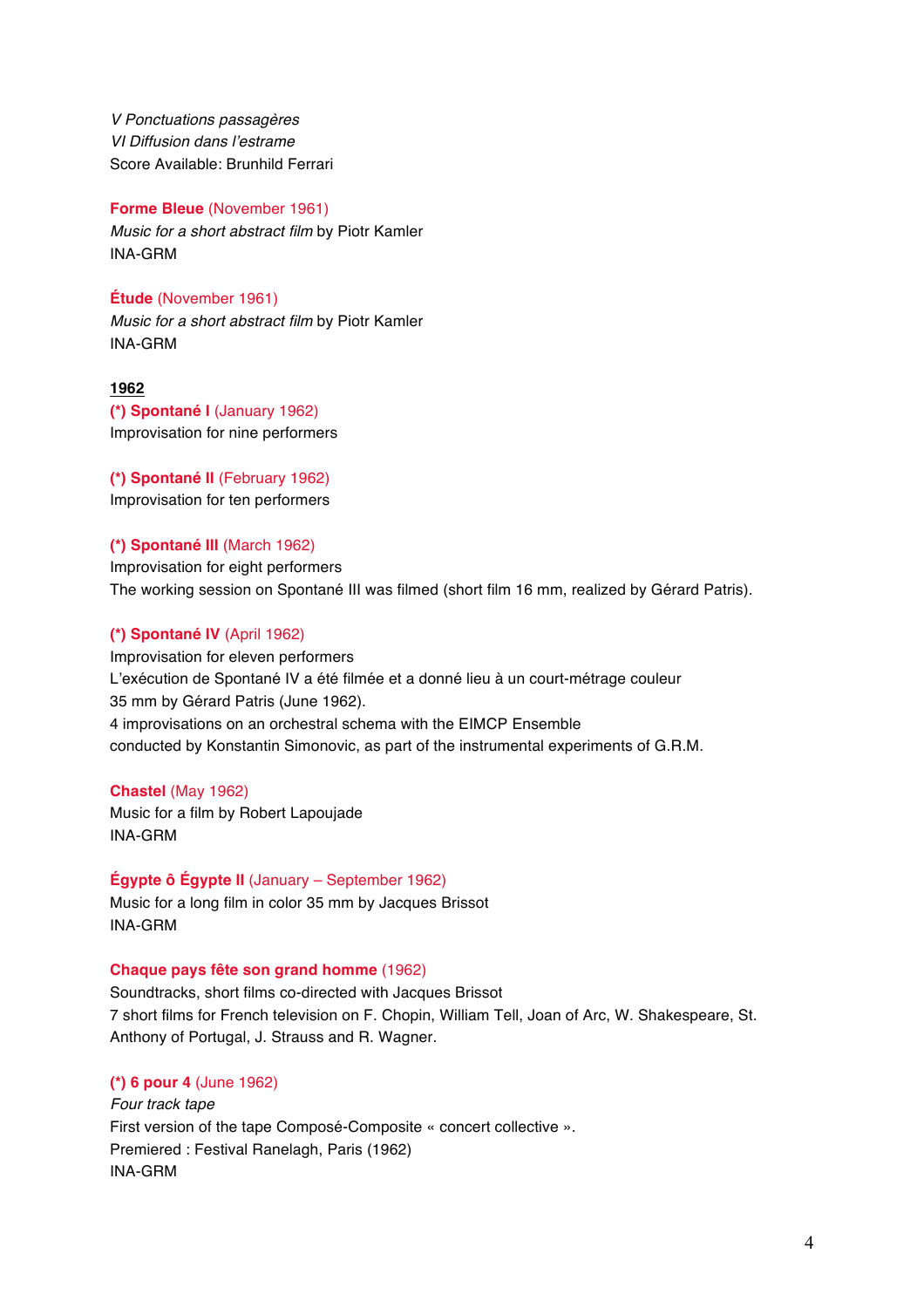### **1963**

#### **Composé Composite** (October1962 – February1963) – 10'

*For orchestra and tape* (2 flutes, oboe, clarinet, low clarinet, bassoon, contrabassoon, 2 horns, 2 trumpets, trombone, 2 percussions, harp, 10 violins I, 8 violins II, 8 violas, 8 violoncellos, 4 double bass)

Final version of the « Concert Collectif »

Premiered: Venice, Biennale, April 14, 1963 Ensemble of the Zagreb Biennale, Conductor: Igor Gjadrov

Record LP Philips 836 894 (vinyl)

### **Les Pèlerins** (August 1962 – April 1963)

*Music for short film 35 mm, color, on the Richard Wagner Festival in Bayreuth* Co-realization with Jacques Brissot INA-GRM

#### **Autoportrait –** Jean Dubuffet (1963)

*Music for 29-minute film by Gérard Patris* Production: O.R.T.F. Research Department. / Pleiad

#### **Flashes** (January – June1963) – 17'

*Music for fourteen instruments* (Flute, oboe, clarinet, bassoon, horn, trumpet, trombone, 2 violins, viola, violoncello, double bass, 2 percussions) Premiered: Paris, Olmstedt Hall, February 1964. EIMCP, Conductor: Konstantin Simonovich Editions Transatlantiques

**Les Bachiques** (1963) *Music for the instruments of Baschet*

#### **Portrait d'une autre** (October- December 1963)

*Music for a short film 35 mm, color, by* Marie-Claire Patris. INA-GRM

# **1964**

# **Dernier Matin d'E.-A. Poe** (January 1964)

*Music for a short film 35 mm black and white by* Jean Barral INA-GRM

#### **Hétérozygote** (1963 – 64) – 27′

*Stereo tape* Premiered: Paris, 1964 First music called « anecdotic » or the introduction of the realistic sounds like concrete images added to traditional abstract sounds and structures. The public becomes active by fact that it is asked implicitly to imagine its own anecdote. INA-GRM Record LP Philips 836 885 DSY (vinyl) CD BVHaast records Acousmatrix 3 (1990)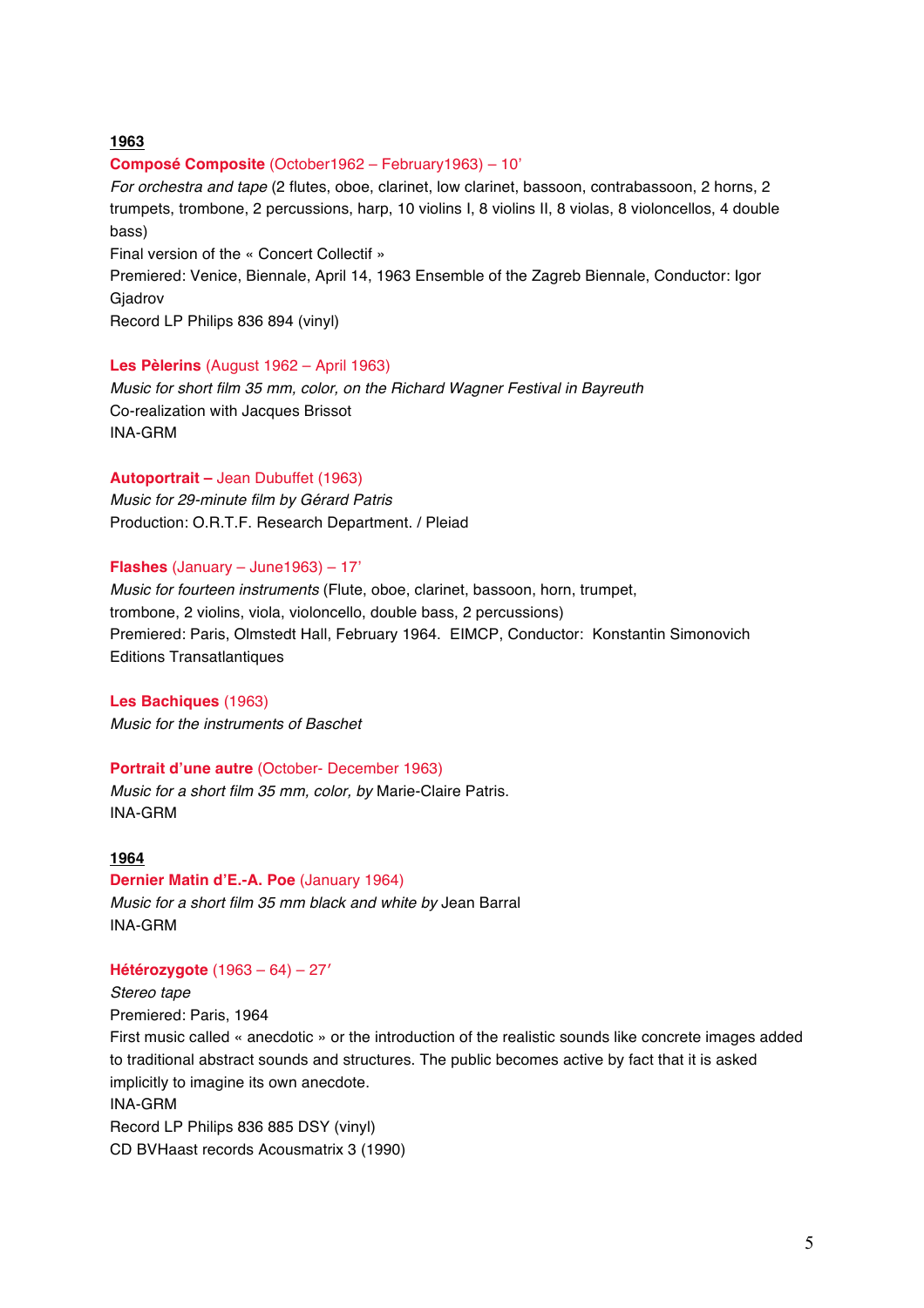# **1965 (\*) La musique à l'envers –** Fragment of a collective opera (1965) The music back to front Text by Pierre Schaeffer

*Composition of circumstance*

# **Société I** (1965) — unfixed length

# *For seven performers and public*

Premiere conducted by the author at "La Vieille Grille", Paris, 1965.

Directed by Didier Flamand, Musée d'Art Moderne de la Ville de Paris, 1981.

«First Score called *'realizable'* and totally written in form of text.

Social game, which, from the sound and theatric elements, is intended to create a big riot in the course of which one hopes that the barriers of convention will be overturned. The purpose is to reach by this way the communication which, starting from a given place can go on in life. This place can be kind of theater or café-theater and the performers can be musicians or actors, professionals or amateurs. In this realizable like in certain text-scores it would be helpful in order to coordinate the action of the performers, to appeal to a director.» Maison ONA Edition

# **1966**

# **Und so weiter** for piano and tape (1965-1966) — 18′

For tape composed at G.R.M., Paris Commissioned by Radio Bremen Premiered : Musika Viva (1966) Gérard Frémy «To finish with the clusters, a pianist multiplied by twelve, surpasses himself in smartness and, on his way, he meets birds and a firework.» Score available : Brunhild Ferrari Record LP Wergo 60046. (Vinyl) – EMF CD 037 – 2003

# **Symphonie inachevée** for full orchestra (1963-1966) — 35'48

# Unfinished Symphony Philharmonic Orchestra of the ORTF Conductor: Charles Brück and Konstantin Simonovich (4 flutes, 3 oboe, 1 cor anglais, 3 clarinets, 1 low clarinet, 3 bassoons, 1 contrabassoon, 4 horns, 3 trumpets, 3 trombones, 1 tuba, 2 harps, 1 piano, 4 percussions, 26 violins, 10 violas, 10 violoncellos, 6 double bass and 2 condu) Premiered : for the inauguration of the Maison de la Culture in Rennes, January 28, 1969.

«And in 1966, I unfinished my symphony.»

Moeck Editions, Celle, Germany

# **Les Grandes Répétitions** (1965-1966)

5 documentaries for the Television : *The Great Rehearsals 5 films 16 mm (Between* 45′ and 55′ each) Production Service de la Recherche de l'ORTF. In collaboration with Gérard Patris of five portraits of musicians.

«These films can not only be considered as documents (seen the importance of the subject and the way they are treated), but also I think this was the first time that contemporary music was shown in France on television.» :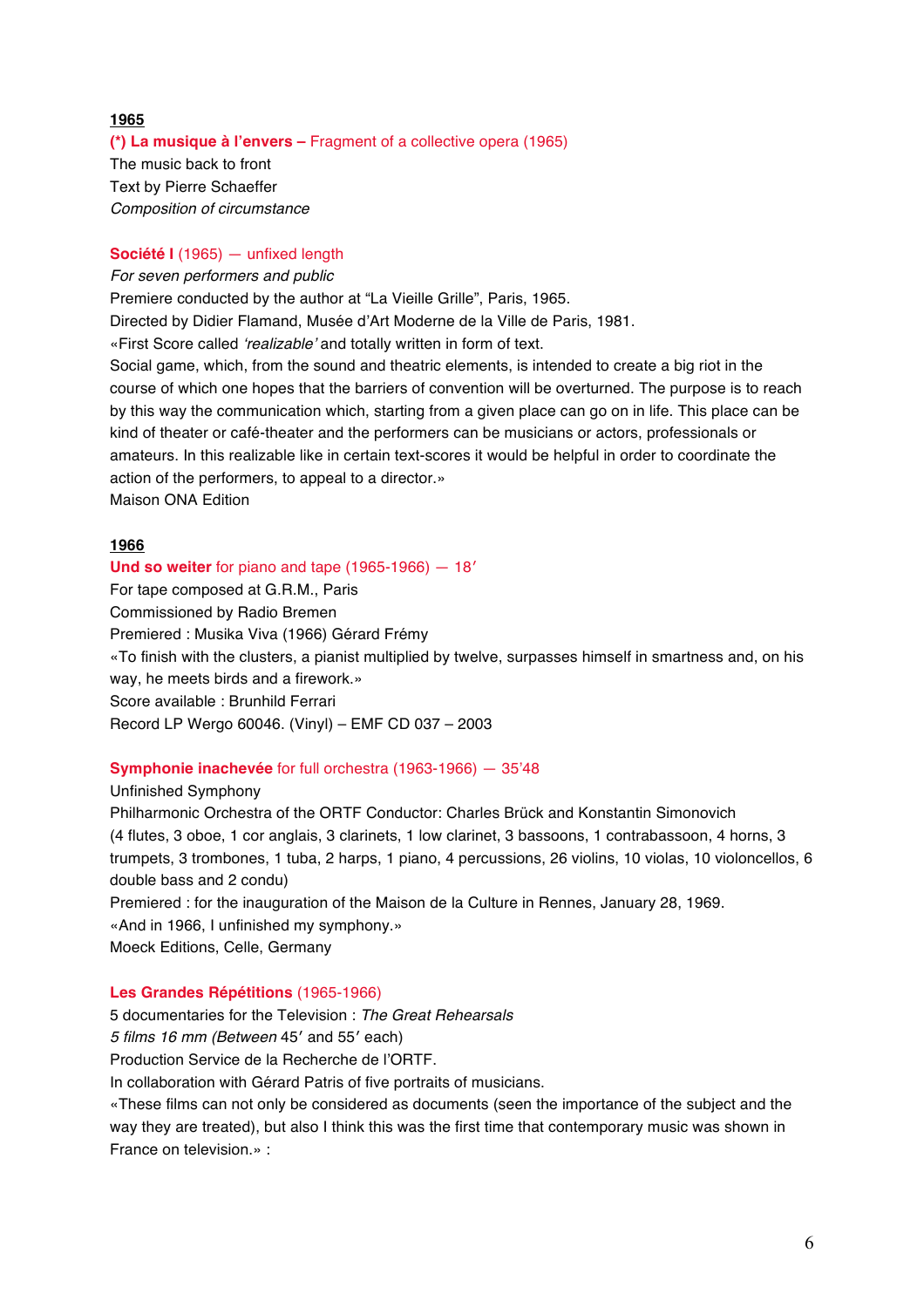**– Et expecto resurrectionem mortuorum**, by Olivier Messiaen, when the piece was created at the cathedral of Chartres

in the presence of General De Gaulle (broadcast: November 11, 1965)

**– Hommage à Varèse**, memory portrait and testimonies from several composers (broadcast April 20, 1966)

**– Momente**, by Karlheinz Stockhausen. The composer rehearses with the orchestra for the creation of his work. (Broadcast June 1966)

# **– Quand un homme consacre sa vie à la musique**.

*When a man devotes his life to the music* Portrait of Hermann Scherchen (broadcast: November 1966)

**– Cecil Taylor** or the discovery of the free jazz. Film in color, 35 mm INA, Paris

# **1967**

**So** (1967)

*Music concrète* for the film Elektronische Musik by J.A. Riedl.

### **Société II. And if the piano were a body of woman** (1967) — 30′ env.

*For four soloists and sixteen instruments* (flute, oboe, clarinet, bassoon, horn, trumpet, trombone, 4 violins, 2 violas, 2 violoncellos, 1 double bass, Soloists: 1 piano, 3 percussions) Premiered : Festival d'Avignon 1968 EIMCP Conductor : Konstantin Simonovich «One can say that this piece is as musical theatre as much as the four soloists (piano and three percussions) compete in interest for the body of the piano that remains hopelessly cold. One could almost find there, if wanted, but it isn't sure, the caricature of the macho man.» Score : Moeck Editions Record LP Deutsche Grammophon (vinyl)

#### **Interrupteur** for ten instruments (1967) — 20′ env.

(Cor anglais, clarinet, low clarinet, horn, trumpet, violin, viola, violoncello, 2 percussions) Premiered : Barcelona, May1968. EIMCP, Conductor: Konstantin Simonovich «The first characteristic attempt of immobile music (although one already finds this preoccupation in *Composé – Composite* and in the music for *Egypt ô Egypt*. This piece is a turn in my work, in the sense where it is "almost" cleared out from post serial mythology.» Score : Moeck Editions Record EMI C061-11133 (vinyl)

# **Tinguely** (1967)

*Musique concrète* pour une émission de télévision de C. Caspari NDR, Hambourg Neue Musik München Arri-Filmtheater (December 19, 1967)

#### **Les jeunes filles or Société III** (1967)

*Film 16 mm —* 25′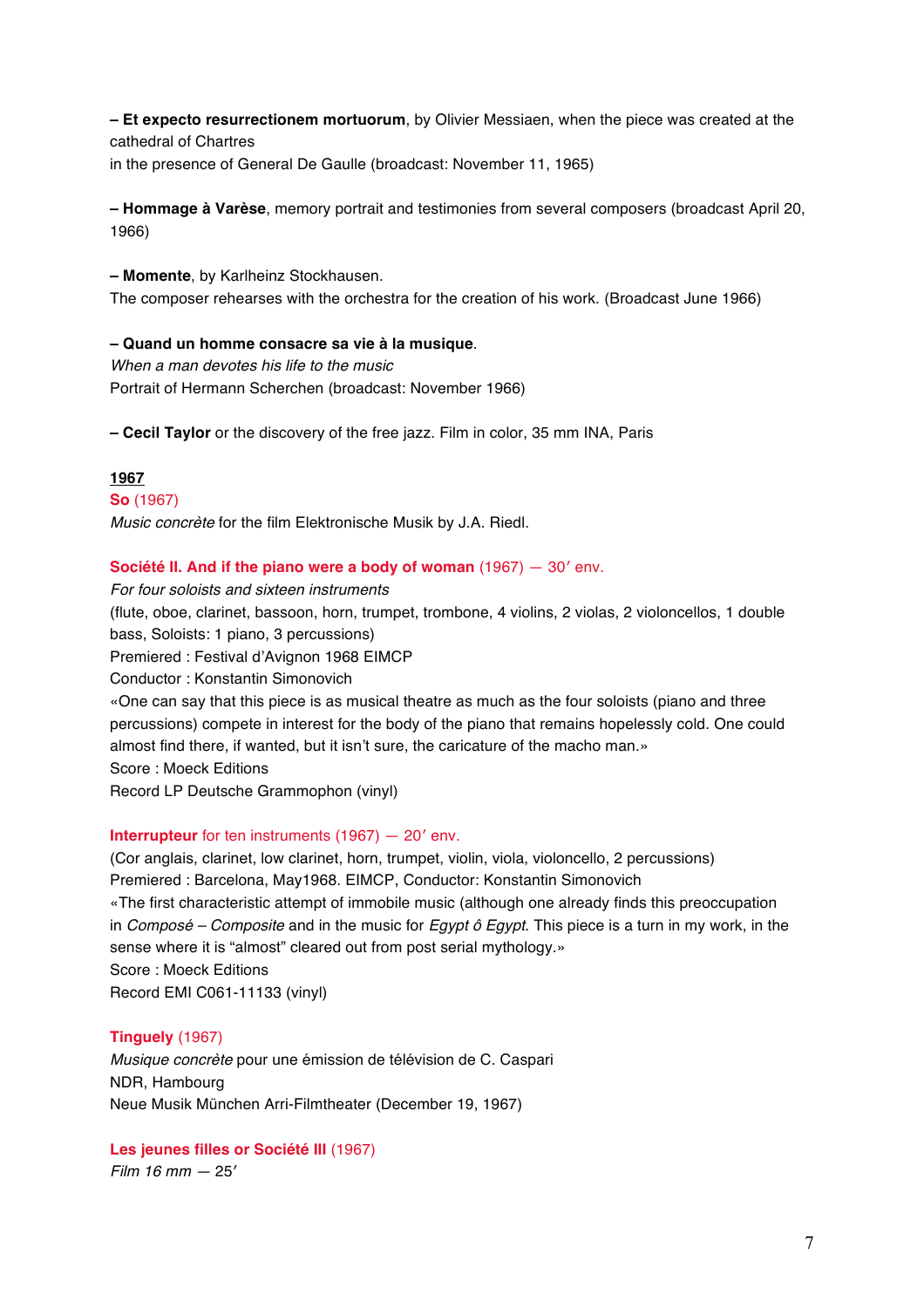#### Production: TV Hamburg 3rd program NDR (in German)

«This film is probably old-fashioned in the sense that it was a little based on fashion. Or it already became kitsch. Anyway this was in my idea, as a kind of Hétérozygote in pictures.» NDR, Hamburg

#### **Société IV – Mécanique Collectivité Individu** (1967) — ca. 50′

#### *For full orchestra*

(4 flutes, 3 oboes, cor anglais, 3 clarinets, low clarinet, 3 bassoons, contrabassoon, 4 horns, 4 trumpets, 4 trombones, 2 tubas, piano, 4 percussions, 2 assistant-percussionists, 20 violins, 10 violas, 10 violoncellos, 8 double basses)

Premiered : Havana, Cuba (1968), Symphonic Orchestra, Conductor : Manuel Duchesne «Ambitious Score and without much interest. Nevertheless, a questioning of the social organization of the orchestra.»

Score available : Brunhild Ferrari

#### **1969**

#### **Music Promenade** (1964-1969)

*Electroacoustic music*

Premiered : Paris, Théâtre de la musique, March 16, 1970 "Hétéro-Concert"

Version for stereo tape — 20′

Permanente version for four independent tape-recorders

«Suite of realistic sounds and sound images that collide. A walker is struck by the violence of what surrounds him. Nature disappeared in a military and industrial whirl in the middle of which they foresee an agonizing folklore and a lost young girl. "The Installation"-version allows a sound system in a place in which the walker is free to choose his musical route.»

Record LP Wergo 50054 (vinyl)

CD "Presque Rien" INA-GRM / La Museen Circuit – musidisc 245172

#### **(\*) Société V – Participation or not participation** (1967-1969)

#### *For six percussionists, one actor and public*

Premiered: Nuits de la Fondation Maeght, Saint-Paul-de-Vence (1969)

(J-P Drouet, S. Gualda, M. Lorin, D.Masson, J.Carré, G. Berlioz. Mediator: Guy Jacquet**)**

«Theatrical action bringing into play, in a "sociodrama" and by taking the music like starting point, the Majority and the Opposition. Participation or conflict between musicians and public, poked or not by a mediator, that it is the question. This play can be set up like a true theater piece and in a true theatre, but with the unknown factor of each evening: which direction the public will give to the action.»

### **(\*) Société VI – Liberté, liberté chérie** (1969)

*For public solo* (unlimited duration)

#### Text score

«Here, the public is the only protagonist of this realizable of which the goal is the communication. Questions are put (sociological or provocative but rather like encouragement to imagination. This score, insofar as it is an example of curiosity that each one can have in the daily life, can be regarded as a sociological investigation. Société V and VI are pure products of "68 spirit" from the concept and the jargon. One can for the moment leave these 2 scores on side.»

#### **Tautologos III** ou **Vous plairait-il de tautologuer avec moi ?** (1969)

*For any group of instruments* (Unlimited duration)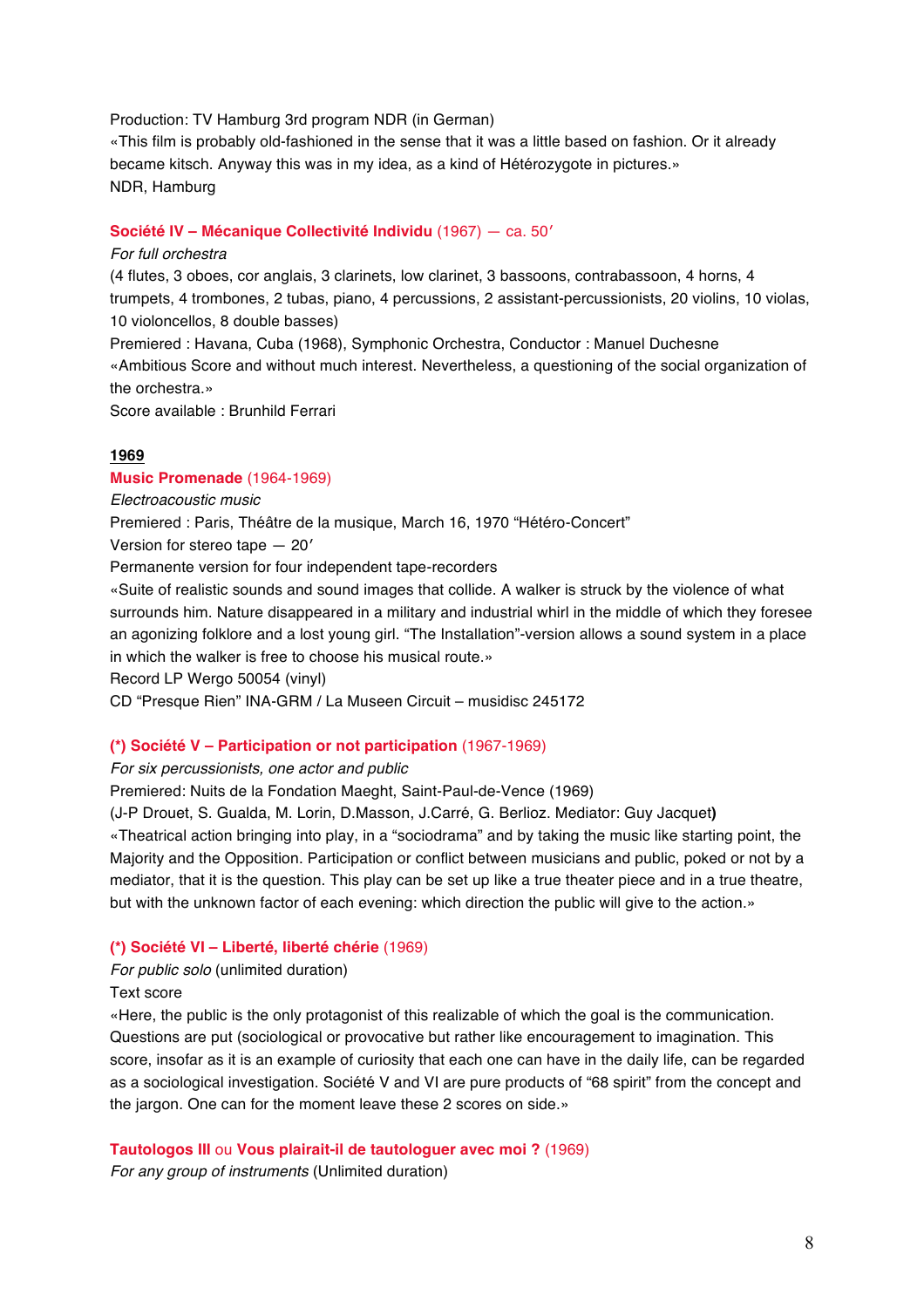Text score Premiered : Madrid. Semana Nueva Musica, 1969 «Systematic explanation of the "tautological process", I employ in a nonsystematic way (because I don'tlike systems) since 1960. This realizable allows professionals or amateurs to try out the repetitive mechanisms starting from musical, theatrical or visual elements, freely chosen by them. Can also be used as material for a teaching work.» Moeck Editions SR261 luc ferrari "didascalies" / cd+ dvd */* May, 2007

# **J'ai été coupé** (1960-1969) — 12′

*Stereo tape* Production: G.R.M., Paris Premiered : Paris, concert GRM, Théatre Récamier, 1973 «Abstract music, but perhaps also a meditation on loneliness and the sleep.» Moeck Editions (French and German) Record LP Philips 836 885 DSY (vinyl) SONOPSYS 4 Cahiers Musique Concrète /Acousmatique (May, 2007)

# **(\*) J'ai tort, j'ai tort, j'ai mon très grand tort** (1969)

*Imitation-dialogue for mixed choir* (unlimited duration)

Text score

«A choir or actors arrives by an effect of surprise, to invite the people to a great and merry sound celebration whose each individual is a component.» Moeck Editions (French and German)

# **1970**

# **(\*) Monologos I** (September 1970)

*For voice solo and electroacoustic device* (undefined duration)

Premiered : Théâtre Récamier Paris, 1973 by Elise Ross

– Can be possibly sung by a man singer, but I prefer women.

– Can be possibly sung by several, but finally why put several people where only one is enough. Therefore, *Monologos I* is composed for a soloist singer who is accompanied by a tambourine. Score available : Brunhild Ferrari

# **(\*) Le dispositif et son disnégatif** (1969-1970)

#### *Text score*

#### Premiered : Radio Stockholm, 1970

«How the reading of a Score can lead the musicians to reflect on the problems of the hierarchy, of esthetics, taken as social constraints. Questioning on the personality cult. If this reflection could be present during the sound action, that would be really great. These two scores form also part of a special period. They are located in the spirit of "happening" and can be regarded as paleontological documents.»

**Presque rien ou Le lever du jour au bord de la mer** (1967-1970) — 20′

The day rise by the sea *Stereo tape*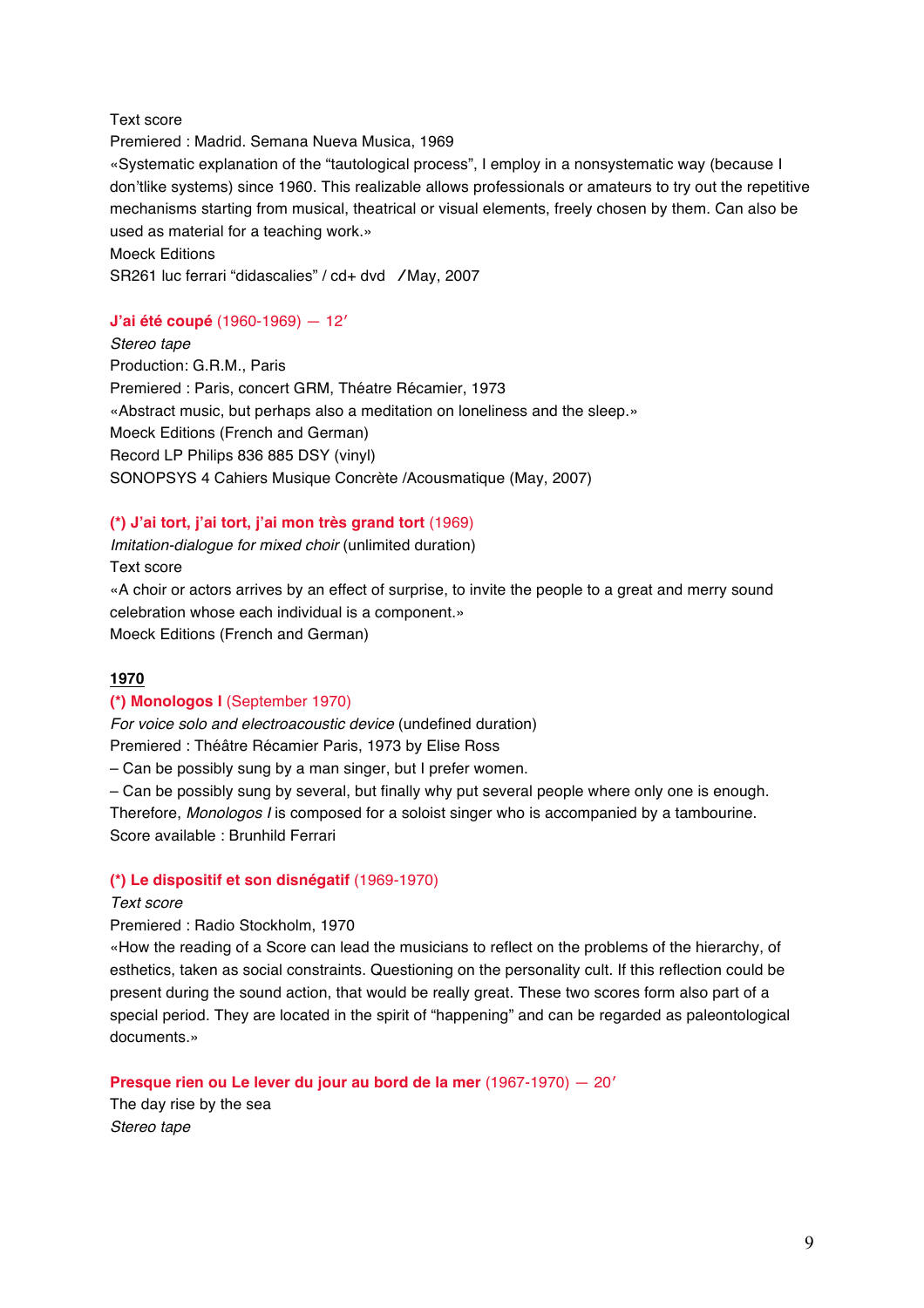«After the total disappearance of the abstract sounds, one can regard this piece as a sound slide and the result of a whole evolution. Most faithful possible realistic restitution of a village of fishermen awaking. First idea of the minimalism.» Record LP Deutsche Gramophone 2 561 041, Coll. Avant-Garde (vinyl) MUSIDISC 245172 – 1995

# **Promenade Musique N° 2** (1970) — final version

*For at least 11 instruments* (Flute, oboe, clarinet in b, bass clarinet, horn, trumpet, tenor trombone, 2 violins, 2 viola) Score available : Brunhild Ferrari

# **Tautologos III** (1970) — ca. 20′

# **Realization No. 4**

*For 11 performers* (Flute, oboe, clarinet, trumpet, trombone, viola, violoncello, double bass, electric guitar, electric organ, vibraphone). Premiered: EIMCP, Conductor: Konstantin Simonovic «To illustrate the text and like possible example of realization in the form of tape (N° 3) or of traditional Score (No. 4)» Score version N° 4 : Moeck Editions

**Realization No. 3** Record EMI C 061 11133 (vinyl) CD Blue Chopsticks USA BC1

# **1971**

**Spazier Musik No. 3** (1971)

*Installation for memorized sound* « Kunstdorf», Kulturwoche Wuppertal 6/6 ~ 12/6/1971

# **Portrait-Spiel** (1971) — 80′

*Stereo tape* Production : Hörspiel S.W.F., Baden-Baden «An author who tells himself through extracts and mixtures of his own musics, and who tells himself through the noises, which surround him and people who speak. Little by little, the author forgets his portrait and gives to listen to the noises of the outside. (In German).» Prix Karl Sczuka 1972

# **Unheimlich Schön** (1971) — 20′

*Stereo tape* Production: Hörspiel S.W.F., Baden-Baden «How a young woman breathes thinking of another thing…» CD Metamkine KCD008 1993

# **(\*) Pornologos 2** (1971)

Erotic realizable (unlimited duration) *Text score*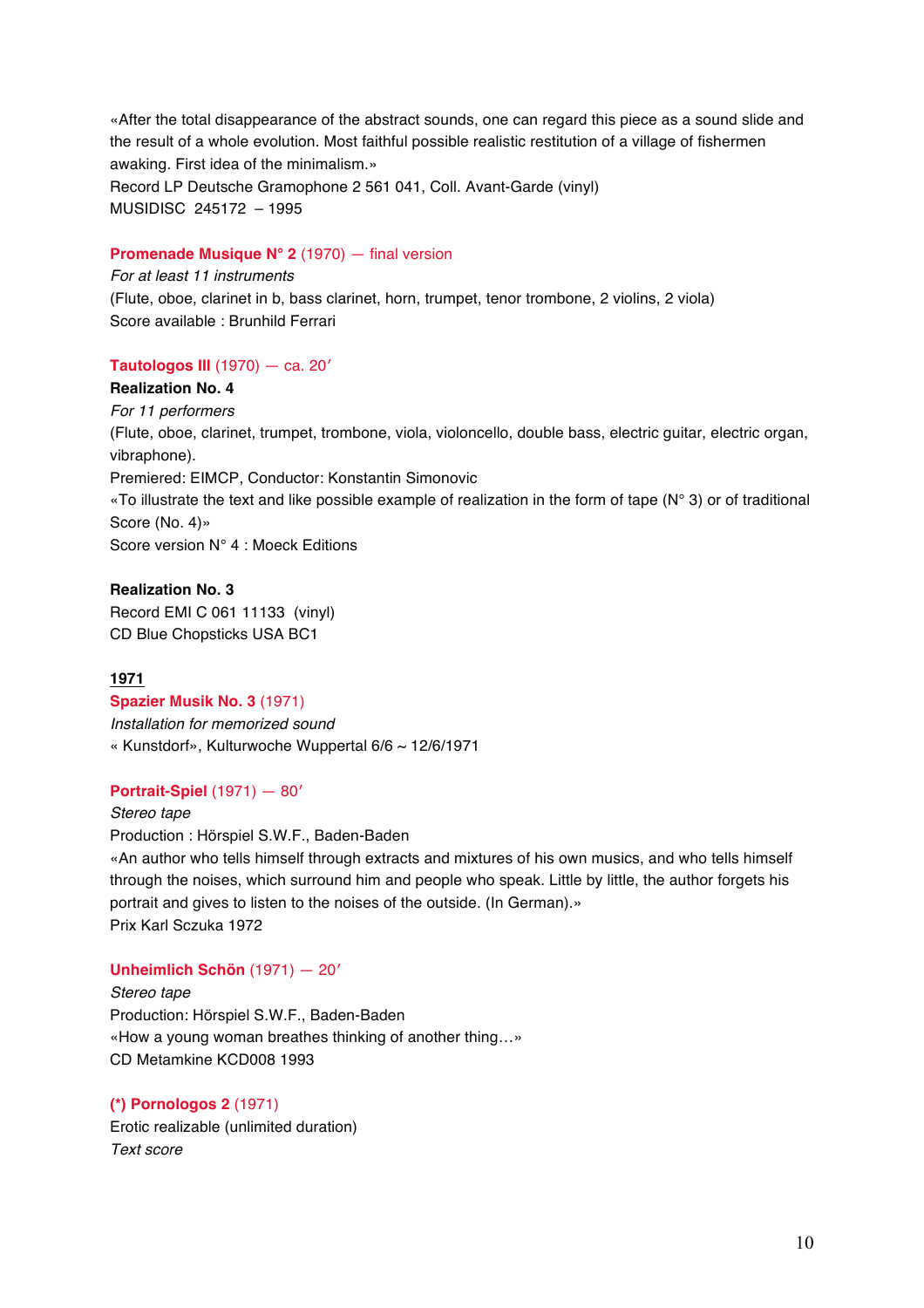«This score is addressed to private individuals or private groups, because its public (and noncommercial) realization seems difficult to me. Besides its directly sexual implication this ambiguous realizable with multiple goals can be as well regarded as lesson of music as like a political act. For the same reasons that higher, it will be said that this score is almost inaccessible.»

# **1972**

# **(\*) Les réalisables et le journal d'un autobiographe** (1964-1972)

The realizables and the diary of an autobiographer

*Assembly of the text-scores in form of a book, be associated with various autobiographical reflections.* «One notices here the odd evolution, which goes from the realizable to realize (for example Tautologos 3) until the utopian realizable and the probably impossible one like Subversion-Derision or Subder. One finds in this book, all the themes which inhabit my spirit and which one can summarize as follows: how creation, when it remains on an only aesthetic level, risks to mask reality and to be some times only a wasting of energy. Until now not published. It is not possible to make copies of it, too complicated. Thus one should regard this paragraph as pure information.»

# **Allô, ici la terre** (1971-1972)

Hello, the Earth speaking First chapter : *Play-light and time-show — ca.* 2 h. Scenario and music: Luc Ferrari, Photographs: Jean-Serge Breton Commissioned by the Town of Bonn Premiered : Bonn Beethovensaal 3 May 1972 Beethoven halle – Orchestra, Conductor : Volker Wangenheim «A kind of show that surrounds the public of image projections and sounds (3.000 slides, several tapes of electronic music and a live ensemble of amplified instruments). There is also a version with symphonic orchestra. 50 projectors of slides in fade-in fade-out, 81 sound amplified musicians. This piece, a kind of audio-visual poem, is dedicated to the ground on which we walk, and tries to show the natural harmony at the same time as the hope to preserve its balance. But a subjacent tension lets feel the danger, which weighs on this fragile balance. On this earth, the represented elements are 9: the Light, Space, Nature, the Glance, Wait, Erotism, the Movement, the Heterogeneous, Dance.»

Score : Schott's Söhne

# **Kennen Sie Schönberg ?** (1972) — 30′

Do you know Schönberg?

*Film 16 mm double-bande*

Production 3rd program TV, WDR, Cologne

«I am not able to remember what this film means. Perhaps it does not mean anything, or very little, or perhaps. Who knows?»

# **Programme commun pour clavecin et bande** (1972) — ca. 20′

Common program for harpsichord and tape *For amplified* harpsichord and *stereo tape*

Premiered : Paris, by Elisabeth Chojnacka. Concert GRM, Théâtre Récamier 1973

«This is a merry music, however it raises a question: can one dissociate the political concerns of the artistic concerns, either directly (as one can make it in a film) or undirectly as in this music? But it is especially to mark, with my manner, the signature of the Common Program in France in 1972.»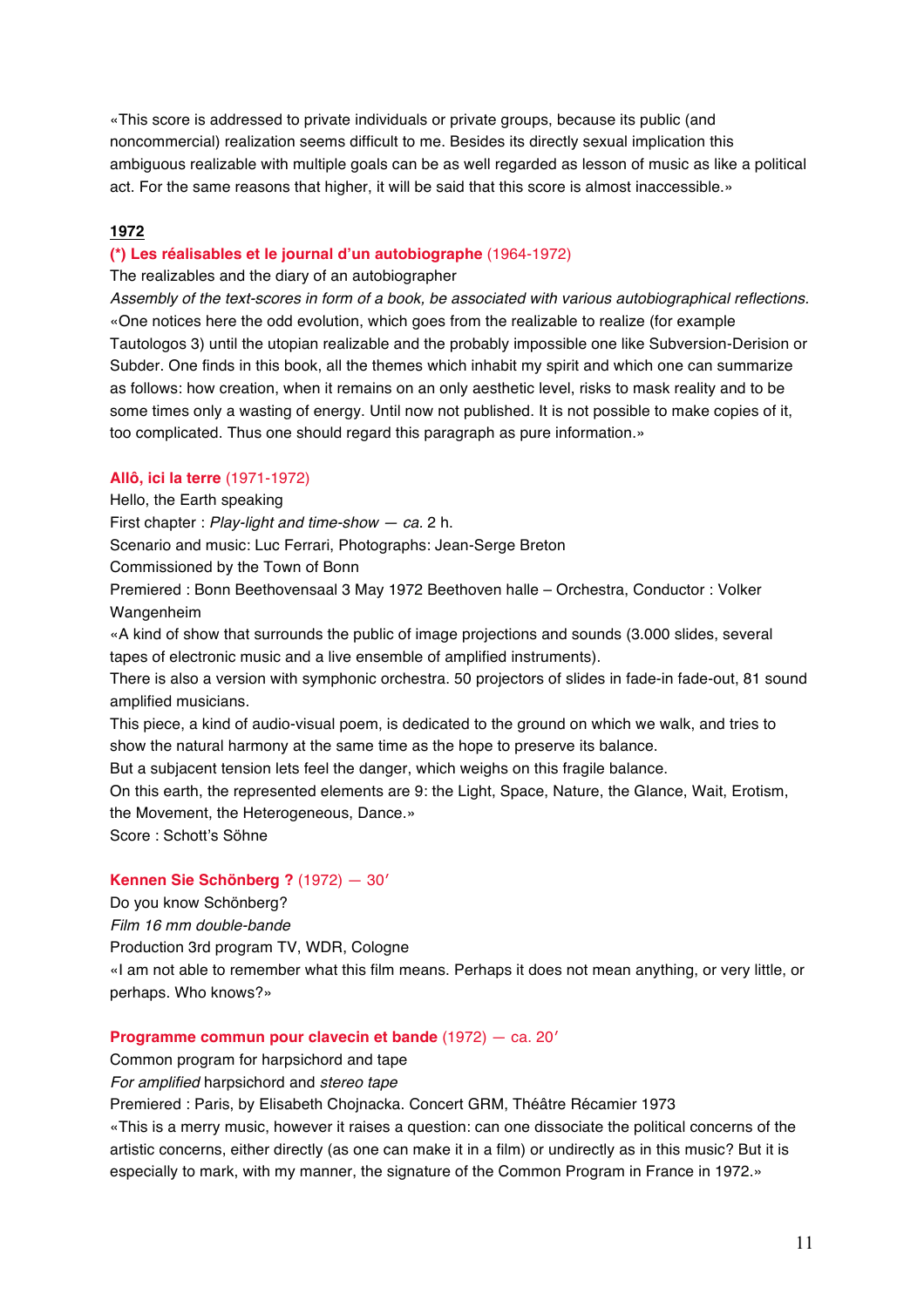# Score available : Brunhild Ferrari Record Erato STU 71010 (vinyl). CD RHYTHM PLUS 581233 AD184

# **(\*) Journal d'un journaliste amateur** (1972) – 27'

Diary of an amateur reporter

*Stereo tape*

Production: G.M.E.B., Maison de la Culture, Bourges

«Assembly of interviews of various social groups, on various social problems, in a provincial town, in France. With the comments of the author  $-$  i.e. of the amateur journalist  $-$  it is the first realization of the kind inquires. The ideal circuit of playing this tape should be 'Maison of Youth', etc, in order to encourage them to make the same thing and that the product becomes thus an exchange of informations between the groups. This tape is a pure product of the Seventies: "Intellectuals and people". To disadvise.»

# **1973**

# **Danses organiques** (1971-1973) — 52′

*Stereo tape*

Premiered : Paris, concert GRM, Théâtre Récamier 1973

«Cartoon for the ear. Surrounded by a music (of the imaginary folklore kind) I make the pseudoanalysis. Two young women meet for the first time and love each other. A composer militates for the Women's Liberation.»

CD ELICA mpo-3340, LP ELICA 4VL 3704 – 2003

2 documentary films in two episodes (1972-1973) :

# **– Presque rien ou le désir de vivre**

Almost nothing or the desire to live

*Film 16 mm double-bande* — 55′

Production : S.W.F., Unterhaltung Musik und Dramaturgie, Baden-Baden

Première partie : Le Causse Méjean

«Comment vivent les paysans d'une région pauvre : des paysans français interrogés par un couple d'Allemands. Ce film, très lent, non seulement se critique lui-même, mais laisse aux spectateurs la dangereuse liberté de le critiquer. (bilingue français-allemand)»

# **– Presque rien ou le désir de vivre 2**

*Film 16 mm double-bande* — 52′

Production : S.W.F., Unterhaltung Musik und Dramaturgie, Baden-Baden

Second part : Le Plateau du Larzac

«How the peasants fight to preserve their right to life and to work their grounds that the army wants to take as operation ground. This film is a document, which shows an example of fight of a minority. (German-French)»

# **1974**

# **Petite symphonie intuitive pour un paysage de printemps** (1973-1974) — 25′

Little intuitive symphony for a spring landscape

*Stereo tape*

«Musical form of the soundtrack of Almost nothing or the desire to live (*Presque rien ou le désir de vivre)*, where I try musically to represent the impression felt in front of the landscape. Perhaps this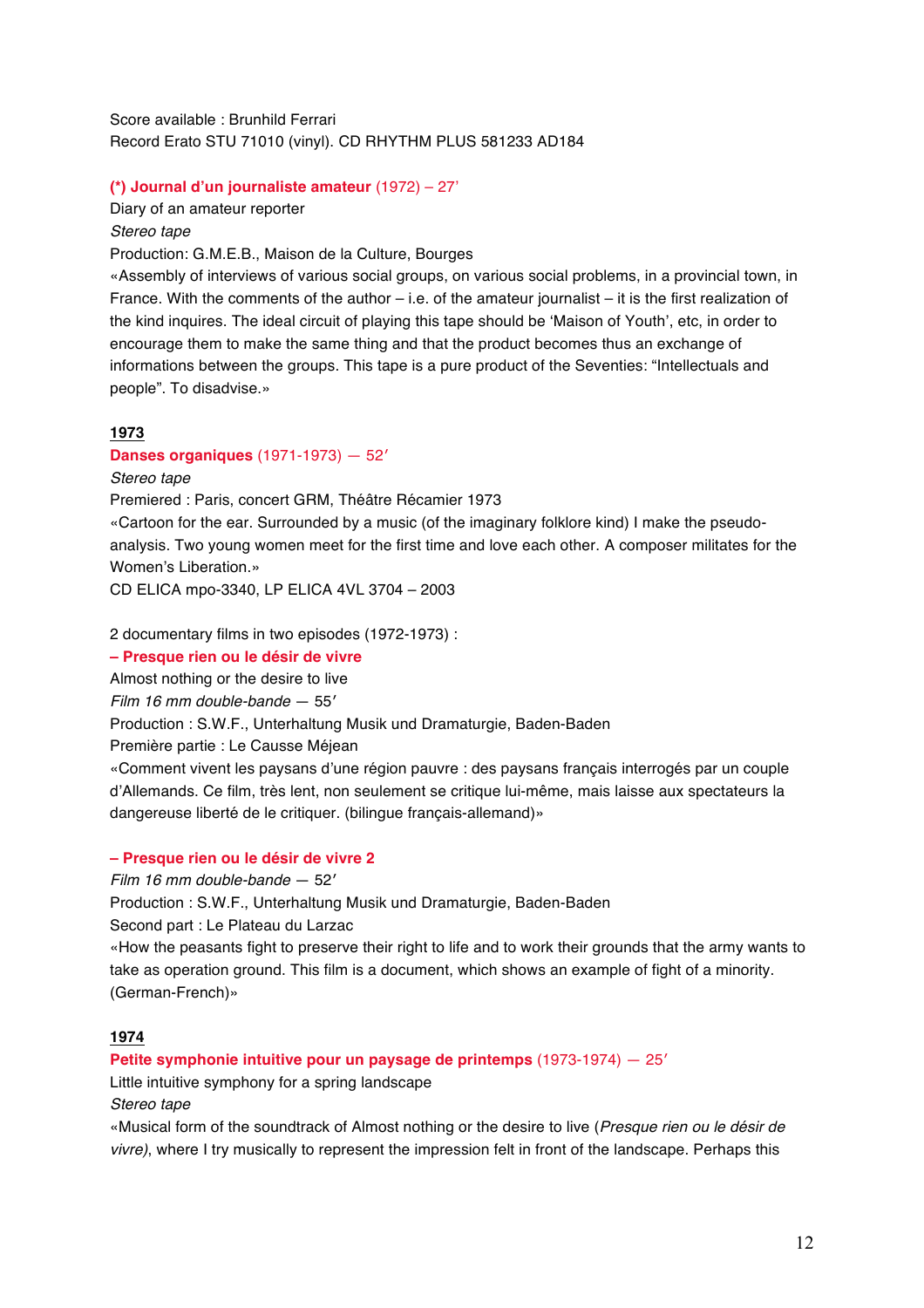appearance, not yet very explicit of the intuitive analysis, will develop, who knows? That consists in proposing results, starting from comparisons or of nonintellectual deductions.» CD BVHaast Records Acousmatrix 3 (1990)

# **Allô, ici la terre** (1973-1974) — 2 h. Env.

*Show for the ear*

Second chapter

Commissioned and produced by WDR. Abteilung Neue Musik, Cologne

Premiered : Cologne, Aula Apostelgymnasium Oct. 7, 1974 Groupe BETWEEN

«This piece tries to show how the organization of the contemporary society is likely to disturb in an irremediable way the conditions that are necessary to the perpetuation of life. It is a (modest) report at the same time lyric and informative of the state of pollution of the natural elements.

Contrary to the first chapter, which is an audio-visual piece, the second chapter is an only sound piece, composed of magnetic tapes accompanied by an ensemble of amplified instruments (five instruments, two tape recorders). Texts of scientists, philosophers, sociologists and popular songs are illustrated by instrumental sequences (and realistic waves of noises (rain, sea, landscapes, industry, war, etc) which are used as dramatic elements to the various texts. It is the first piece in which I consciously employ (insofar as the attempt at Hétérozygote was unconscious) the sounds like ideas and thus like a real speech, which is melted with the spoken language of the texts. This ground is divided into five elements: Earth, Water, Air, the War and Utopia.

A program-piece quite characteristic of beginning of the 70s. Beginning of a "green" reflection which, 20 years afterwards, stamps always on the same problems… However it is a score that still can sleep.»

# **Éphémère** (November 1974) – 30'

# Short-lived experiment

*Tape alone or to be played with various instruments (Free instrumentation).*

« This piece of music – which as its name indicates, is based on "effects of sea" – is intended for instrumentalists as well professional as amateurs, and for musicians open to all the musical genres. The tape is used as score. As its name also indicates, this tape was designed for one special moment.»

CD ALGA MARGHEN plana f. 33 NMN 081– 2010

# **1975**

# **Labyrinthe de violence –** *"Mais où donc est-on ?"* (February 1975)

Labyrinth of violence

*Stereo tape and slides*

Premiered: Musée Galiera, 23-25-26 June 1975

«Endless program for tape and two slide projectors. Images and sounds evoke the violence of the civilized contemporary society. Multi-media very related to the political situation of that year.» Record LP : PLANA-F alga027 - 2009 « Dance »

# **Cellule 75, Force du Rythme et Cadence Forcée** (May – November 1975) — 31′

Cell 75, Force of Rhythm and Forced rates

*For piano, percussion and tape*

Premiered : Berlin Metamusikfestival 1976. JP Drouet (percussion), and G. Frémy (piano) «The musical involved points are the following ones: the instinctive force of the rhythm; the mechanization of the technology through which the rhythm (of nature and society) can be alienated.»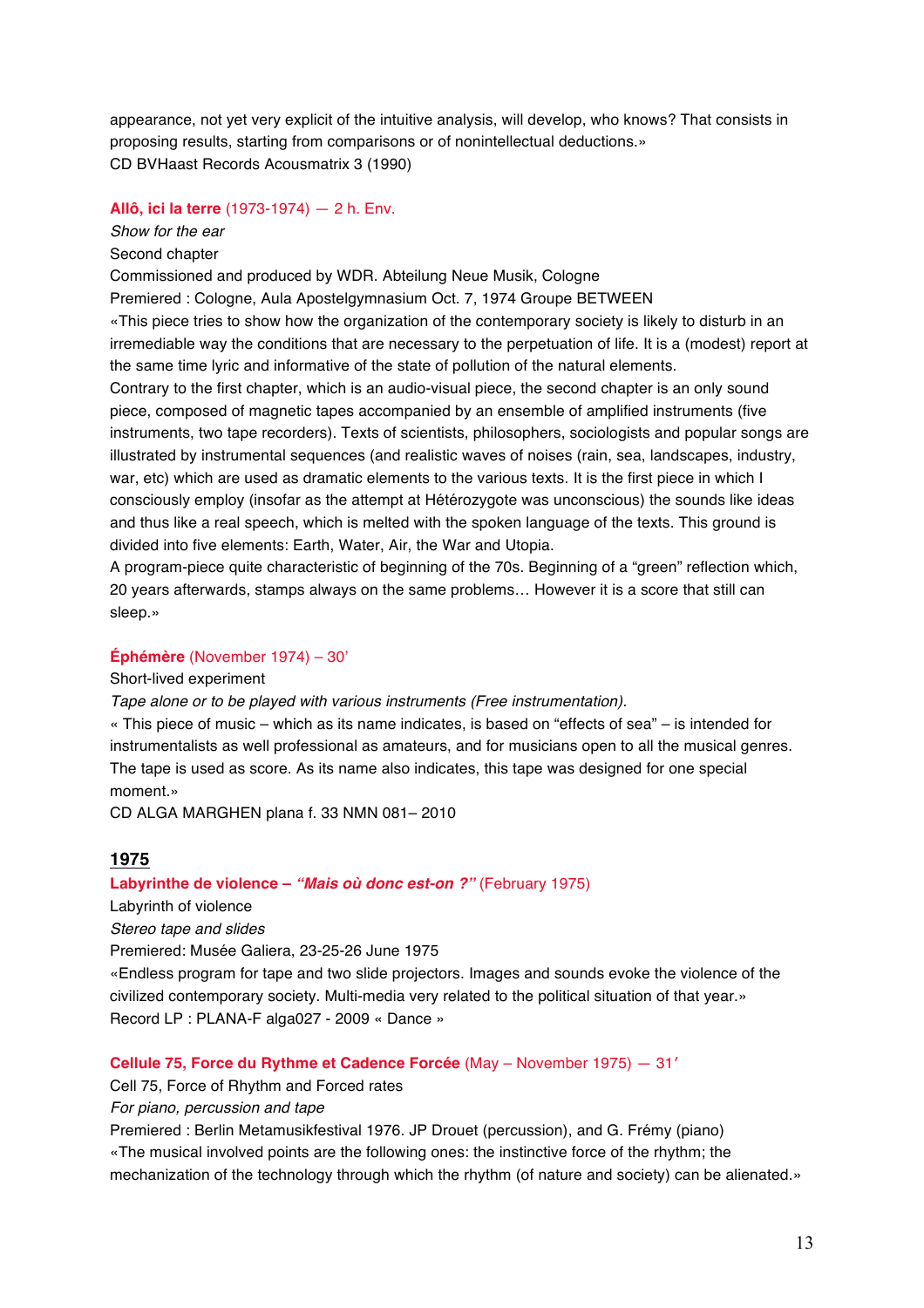Record LP : La Museen Circuit MEC01 – (vinyl) Maison ONA Editions CD La Museen Circuit – Musidisc 242232. CD Tzadik USA – TZ 7033

# **1976**

# **(\*) Algérie 76 No. 1 La révolution agraire** (March – June 1976) — 32′

The agrarian revolution *Tape solo or tape and slides* Report on the Algerian peasants who, after the Agrarian Revolution, received grounds and exploit it jointly. Discussions with the farmers, illustrated by the Algerian music recorded on the spot. (Bilingual French-Arabic) Photographs: Djamel Farès Premiered : Cinémathèque Alger, 1977

# **(\*) Algérie 76 No. 2 Belghimouze, Village Socialiste** (March 1976 – January 1977) — 30′

*Tape solo or tape and slides* Report on the establishment of a new agricultural village, known as "Socialist Village". A co-operative of women who speak about their new life, of their work and who sing the Revolution. Photographs : Djamel Farès Premiered: Cinémathèque Alger, 1977

# **1977**

# **Tuchan, village N° 11350** (July 1976 – March 1977) — 1 h 15′

*Audiovisuel piece (music, interviews, slides)* Stereo tape and two projectors for two screens Premiered: Paris, Musée d'Art Moderne, 11 March 1977 Photographs : Brunhild and Luc Ferrari «A series of conversations draw the life of a village of Corbières. The farmers speak there about

Cathares, policy, the « Popular Front », the exodus of the young people, the vine growing, hunting, etc. For one month, we questioned, followed and photographed some of the inhabitants who accepted the suggested experiment. "Symphonic" report illustrated by an original music and ambient noise of the village.»

#### **Place des Abbesses** (June 1977) — 25′

*Music for a film by Erika Magdalinski* Production : INA «Portrait, as its name indicates, of the place of the Abbesses in Paris. Although intended for a film, this stereo tape has a musical interest and falls under the series of the sound portraits of places.» CD Tzadik USA – TZ 7033

#### **Les Apprentis** (July 1977) — 1 h 20′

The Learners Music for a 16 mm film by Gérard Patris Production : Coquelicot Film and Südwestfunk For the television : Portrait of Boris Vian

**Loin de l'équilibre** (September 1977) — 30′ Far from balance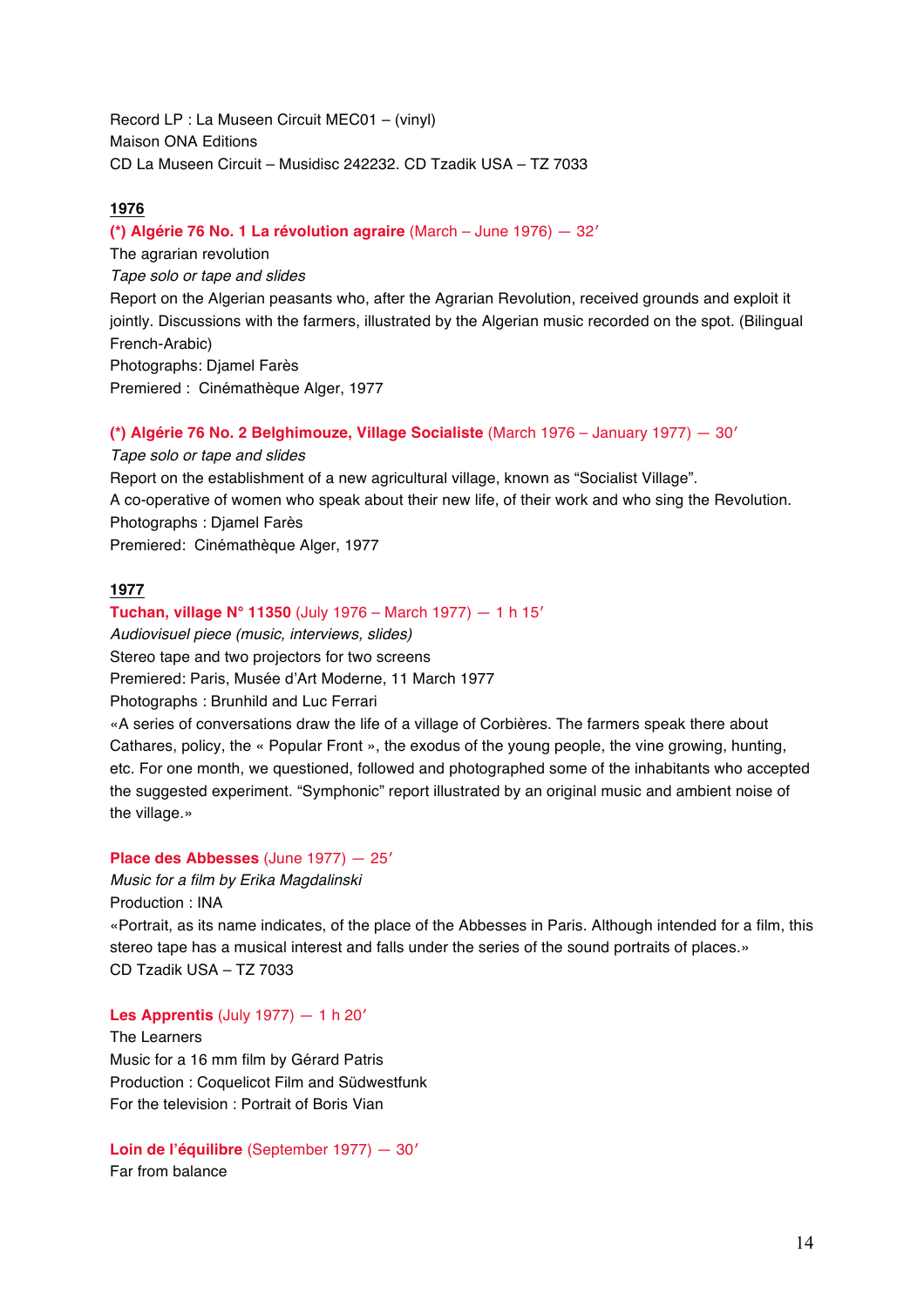Music for a film by Alain Bedos Production: CNRS Paris Scientific film on an experiment of laboratory.

# **Et tournent les sons dans la garrigue** – Reflection on the writing No. 1 (August – September 1977)  $-25'$

And the sounds turn in the scrubland *Stereo tape and free instrumentation* Premiered : Action Musicale Narbonne (1977), Le Vivant Quartett «How to transmit musical ideas without using the conventional and erudite writing, by leaving to the musicians their spontaneousness and their freedom. Lying in the soft heat of the scrubland, I thought of this problem by letting me penetrate by the atmosphere, the sounds and the perfumes turning in the air of the landscape.» Maison ONA Editions CD Césaré 06/03/4/2/1 France September 2006

# **Etudes (Exercices) d'improvisation** (September 1977)

# *For stereo tape and instruments.*

«Suite of exercises (5 to 7 ' each) that might be subject of individual or collective improvisation for any instrument or instrument group (not more than 8). Each exercise is based on a continuity: harmonic or melodic color, rhythms, etc. They are intended for amateurs, professionals or students and can take place in concerts.»

Maison ONA Editions

Disque vinyle ALGA MARGHEN planam 5 (it) – 2010 Par Gol et Brunhild Ferrari

# **Presque rien N°2.**

"Ainsi continue la nuit dans ma tête multiple" (Sept.- Oct. 1977) — 21′

"Thus the night in my multiple head continues"

*Stereo tape*

Premiered : Paris Festival d'Automne, 14 nov. 1979

«Description of a night landscape that the sound-recorder tries to encircle with his microphones, but the night surprises the "hunter" and penetrates in his head. It is then a double description: the interior landscape modifies the external night and, composing it, adds its own reality (imagination of reality); or, can one say, psychoanalysis of his night landscape?»

Record LP INA-GRM 9104 fe (vinyle)

CD "Presque Rien" INA-GRM / La Museen Circuit – MUSIDISC 245172

# **1978**

# **(\*) Algérie N°3 : La Société Nationale de Sidérurgie** (March 1976 – January 1978) — 35'

Algeria No. 3: The National company of Iron and steel industry

*Stereo tape or tape and slides*

Photographies : Djamel Farès

Premiered: Cinémathèque Alger 1978

«Visit in El-hadjar (Annaba). Various discussions with the workers in connection with their work conditions, of socialist management and how the factory runs. Report illustrated by the noises and environments of the daily life. Algeria 1,2,3 are also portraits of places of a certain sound interest, unfortunately the "Algerian revolution" which is expressed here like release of colonialism, yielded the place to a retrograde religious tearing. These 3 Portraits are really exceeded. Alas!»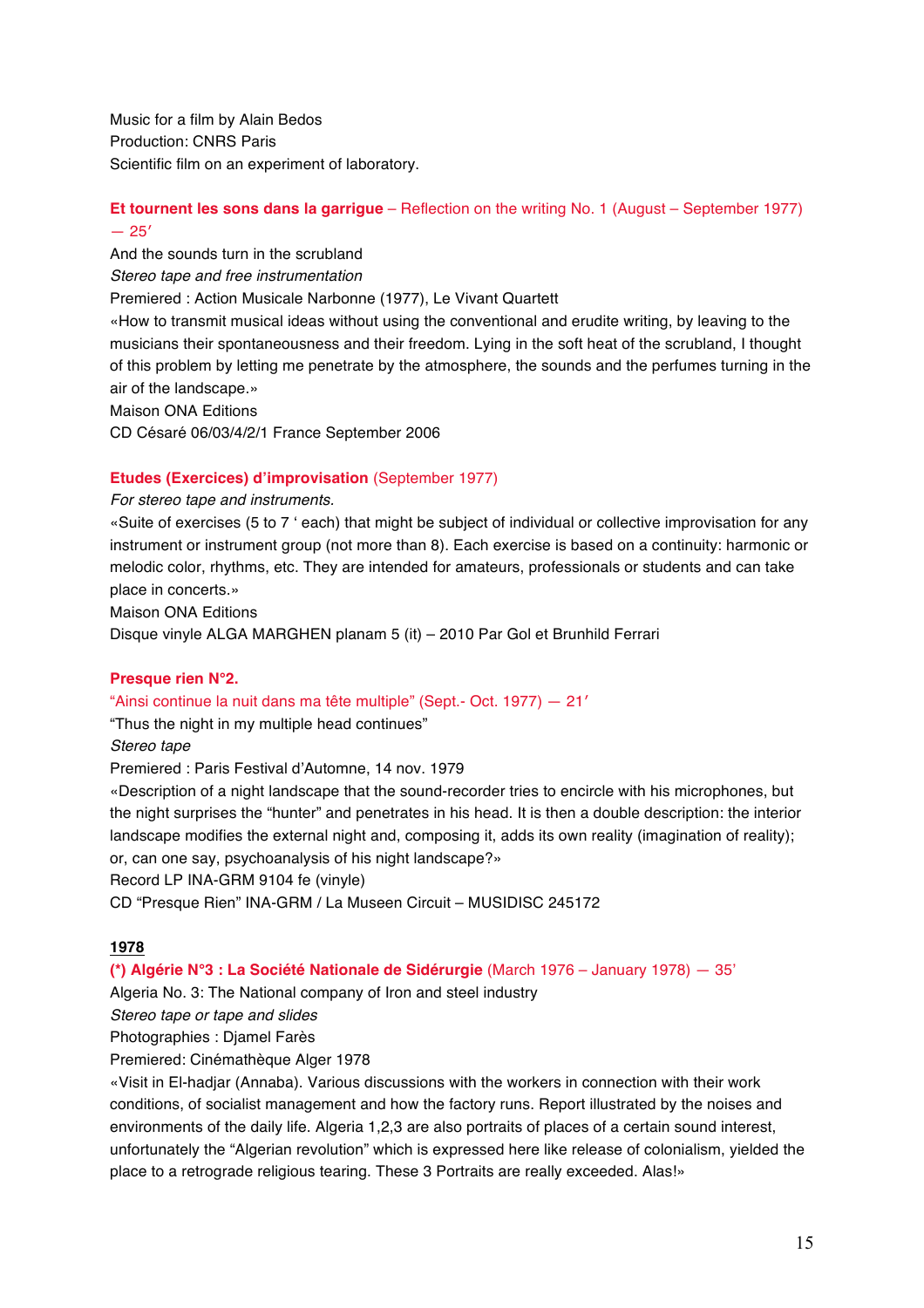# **A la recherche du rythme perdu – Réflexion sur l'écriture N° 2** (February 1978) — 20′

With the research of the lost rhythm *For piano and tape* (can be also played by adding other musicians) Premiered: Béziers. 9 May1978. Henry Fourès «This piece is intended more particularly for jazz musicians. The interpreter wonders about the question of the rhythm while acting musically on the magnetic tape. Locating a climate, the written notation and proposals are reduced to the minimum.» Maison ONA Editions CD La Muse en Circuit – Musidisc 242242

# **Promenade symphonique dans un paysage musical or Un jour de fête à El Oued en 1976** (March 1976 – March 1978) — 32′

Symphonic walk in a musical landscape or One feastday in El Oued in 1976 *Stereo tape solo —* At the origin, audio-visual version Photographs by Nasser Edin Ghénifi

«The sound of the landscape, the voices, the language, the market, the celebration make a symphony which recalls one day of a walk in the area of El Oued, and locate the music in its true environment.» Record INA-GRM 9104 fe (vinyle). CD Sub rosa, Belgique SR252 2006

### **Chantal, ou le portrait d'une villageoise** (July 1977 – April 1978) — 40′

Chantal, or the portrait of a villager

*Stereo tape*

In collaboration with Brunhild Meyer

«How lives a young woman born in a village, 22 years old, one child, married to a mason craftsman, the SMIG (guaranteed interprofessional minimum wage) for the household. She says her occupations, her desires, her disorders, her problems of woman, the search for her emancipation.»

# **Ce qu'a vu le Cers. Réflexion sur l'écriture N° 3** (May – September1978) — 25'16

What the Cers saw. Reflection one writing No. 3

*Stereo tape and instrumental* group

Premiered : Fylkingen, Moderna Museet, Sweden 1979

«Extracts of the foreword: Cers is a wind of the north which blows on the country of Aude… I like also the reference to Debussy… what interests me is a subversion of the writing… in the sense where simplicity is subversive… experimentation of a new simplicity, thus can appear another complexity inside the moment…»

Score available : Brunhild Ferrari

Record LP : Ventadorn VT 323 (vinyle) CD Musidisc 242262

# **Apparition et disparition mystérieuses d'un accord** (Sept. 1978) — Random duration

Mysterious appearance and disappearance of an chord

*For alto Saxophone-quartet*

«Pedagogic score intended to be worked out within music schools. The realization is decided by the group that chooses its way through the score, according to its capacities.» Alphonse Leduc Editions

# **1979**

**Bonjour, comment ça va ?** (1972-1979) — 12′ Hello, how are you?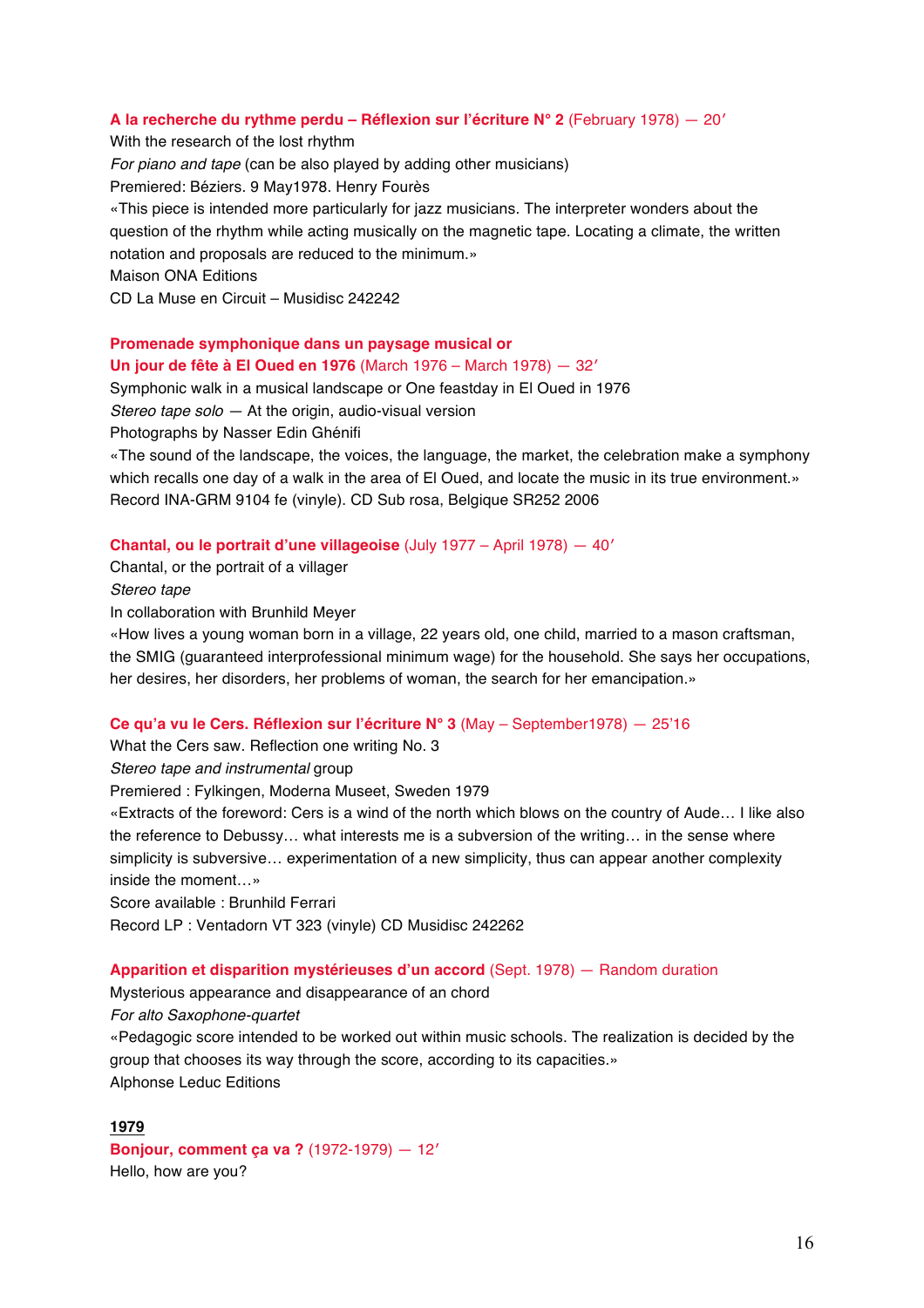#### *For piano, violoncello et low clarinet.*

Premiered : Darmstadt Institut für Neue Musik 29 March 1980 The first version of this score had as title '*Danse of the ministers at the Pompidous'*. The title not having anymore critical actuality nor interest, the ideas were altered and the score rewritten in the form of dance with three performers. Salabert Editions

# **Entrée** (1978 – 1979) — 23′

### Entrance

*For fifteen instruments* (flute, oboe, clarinet, low clarinet, bassoon, trumpet, trombone, piano, celestaglockenspiel (keyboard) 2 percussions, violin, viola, violoncello, double bass).

Premiered : Paris, Festival d'Automne 1979

Ensemble Musique Vivante, Conductor – Diego Masson

«The intentions of the unsaid comment of this score are the sensuality in its broadest significance: the sound, the body, movement, rhythm, surprise. In addition, the musicians seek a melodic theme, i.e. the ancestral thing of melody, the ancestral thing on which the erudite music of the last decades made the dead end.»

Transatlantique Editions

**1980**

# **Le Dernier Soleil** (May 1980) — 45′

The last sun *Music for a film on the Aztecs* Production : C.N.R.S. Paris

# **Le Petit Pommier** (June 1980) — 1 h 30

The little Apple tree *Music for a film in collaboration with David Jisse* Production : FR3 Realization : Liliane de Kermadec

# **1981**

# **Histoire du plaisir et de la désolation** (November 1979 – February 1981) — 35′

# Story of pleasure and its distress

*For symphonic orchestra*. (4 flutes, 2 oboes, 2 cors anglais, 3 clarinets, 1 low clarinet, 3 bassoons, 4 horns, 4 trumpets, 3 tenor trombones, 1 bass trombone, timbalum, 4 percussions, piano, 2 harps, 14 violins I, 12 violins II, 10 violas, 10 violoncellos, 8 double basses)

Commissioned by Radio France for the Orchestre National de France.

Premiered : Paris Radio France Nov. 1982 by the Orchestre National de France, Conductor : Michael Luig

«The initial matter of this story is to let oneself go to the devil's harmonies and the pleasures of the sensuality (one would say now in the search of a "new sensuality" to say it in sense of mode or label). The pleasure is a course going from the logic of a chain of ideas to the break of any logic so that the desire is expressed. But the way is marked out by the distress which punctuates and makes failure with the pleasure… And that is terrible… This narrative statement clears a passage through changing styles, whose contradictions are used for their expressive qualities. Thus the speech develops along three connected movements: The devil's harmony; Pleasure-desire; Round of the distress.» International Prize Serge and Olga Koussewitzky (1990) Salabert Editions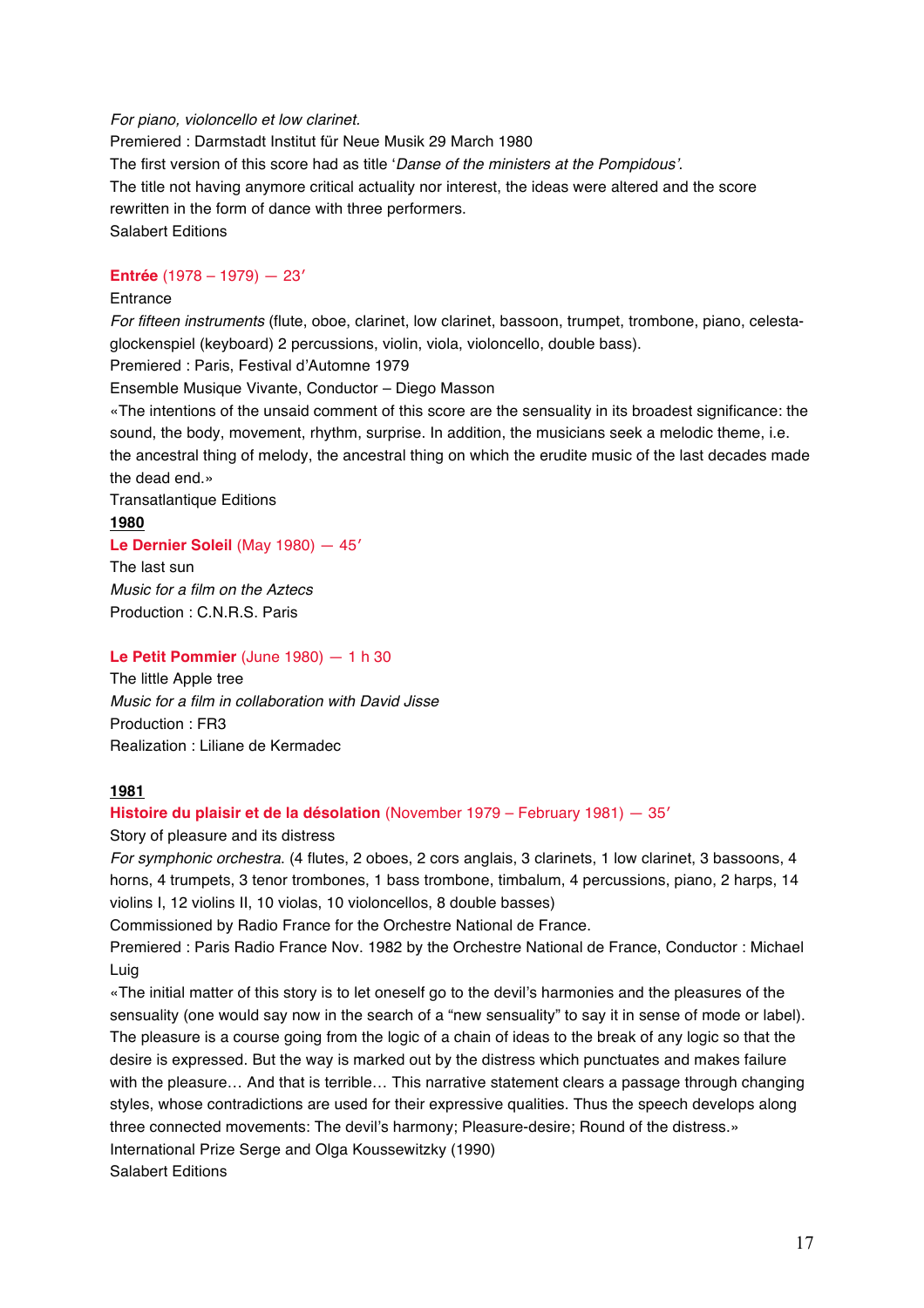CD La Museen Circuit – Musidisc 242242 MU 750

#### **Ateliers** (September 1981) —13'30

Music for a film on the painter Jean Clerté (colour 16 mm) Directed by Joël Farge

#### **1982**

#### **Chronopolis** (April 1981 – February 1982) — 72'

Electroacoustic music for an experimental animated film by Piotr Kamler. (colour 35 mm) The Cirque Productions

#### **Jetzt – Maintenant** (September 1981 – April 1982) — 1 h. 45′

Jetzt, oder wahrscheinlich ist dies mein Alltag, in der Verwirrung der Orte und der Augenblicke (Now, or probably my everyday life is there, in the confusion of places and of moments). *Radiophonic composition*

Production : Hessischer Rundfunk, Departement Hörspiel

«Listening is like a dream or like the thought telling something, but in which the images are hustled, losing their realities and by acquiring others at the point of living in thought several realities at the same time. Deformations and sometimes truer than natural. Ah, the thought, that's disconcerting...» CD Wergo –ZKM milestones WER 2066 2

#### **Journal intime** (January 1980 – July 1982) — 2 h.

Diary

*Musical comedy for one reciting actor, a pianist and a singer* Premiered: ARC, Musée d'Art Moderne, Paris 11 April 1983 «I gave a theatrical form to the reading of my diary. In fact extracts were selected for the subjects they expressed and which could be made public, whereas others, contrariwise, can only remain secret. From where the difference between secrecy and intimacy. Fragments of daily life are read, played, sung, electroacoustic quotations representing my concerns during more than two years.» Directed by the author for the Museum of Modern Art of Paris, 1982 Directed by Philippe Adrien, Theatre du Lierre, Paris 1989 Score-book : La Museen Circuit, Paris (no more available) Score available : Brunhild Ferrari

### **1983**

#### **Préface pour piano** (1983) – 10'

#### Foreword for piano

Piece composed starting from the introduction of the *Journal Intime*.

«Without extravagance, but can shameless appear in a program, can be used as connection or as matter of improvisation, can be cut in sections, can be played by several musicians, etc. The performers use then the score as matter and decide together the orchestration. The written parts can be played like a kind of homophony and the improvised parts can disperse and become extremely hétérophonic. Apart from that, they have to only manage. When I say piano, I will say that it is as well piano, synthetizer, marimba, vibraphone, etc.» Salabert Editions

**Sexolidad** (November 1982 – November 1983) — 30′ *For fifteen instruments* (see *Entrée*)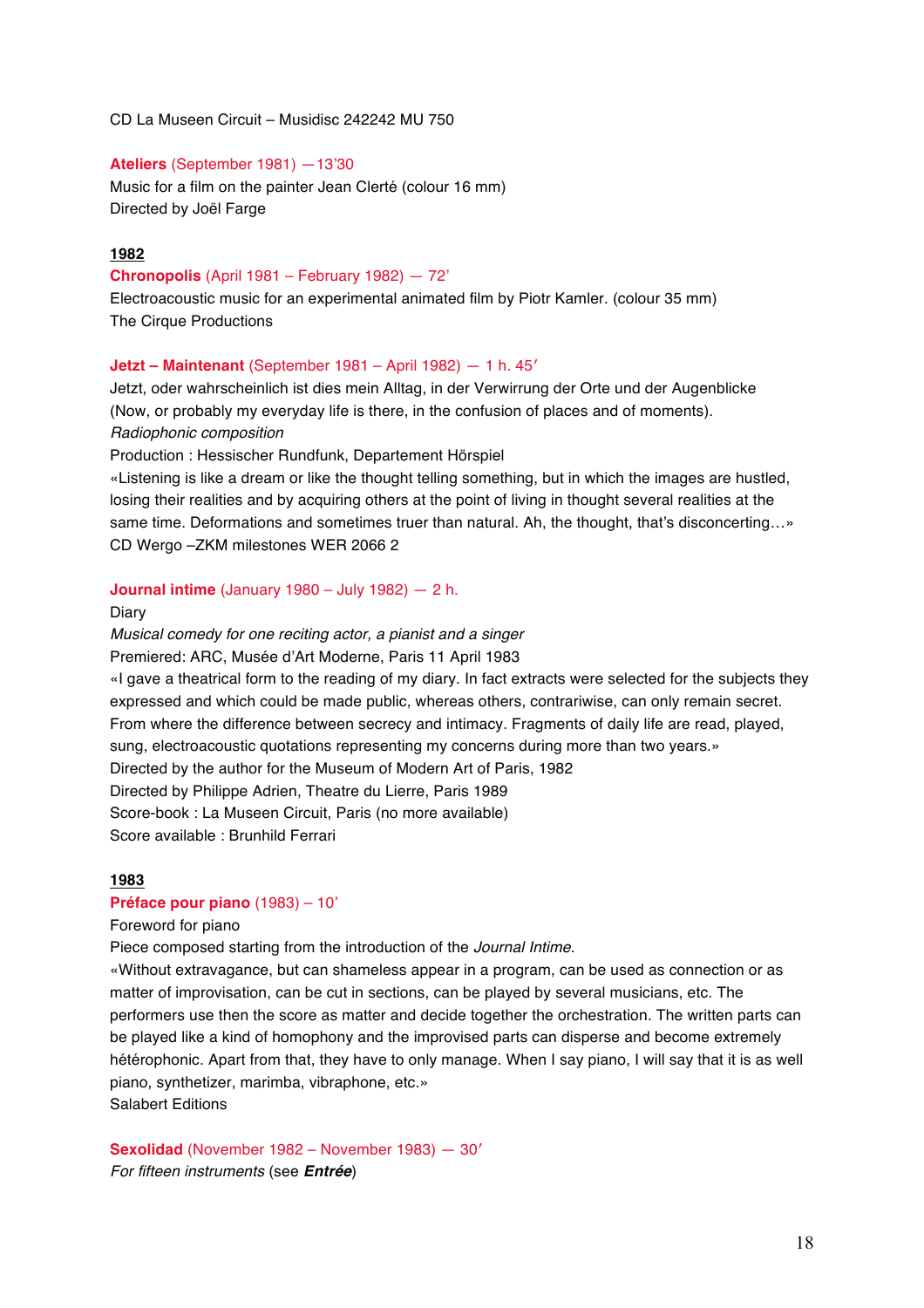Premiered: Festival de Lille, 1983 Atelier instrumental d'Expression Contemporaine, Conductor: Benoît Renard «Here what I said at the time:

*"It is a music which is in a tonal language. Permanently. It is based on a certain number of tonalities…"* I would say now: a series of tonalities.

*"… that is fixed on body significances. Each one represents part of the body. Nothing very original; the tonality, one finds it since the beginning of the Seventies, but what interests me here, is the point of view of the form which is to mean the geography of the body through the tonalities…"*

I would say now (let us be precise): to each part of the woman's and the man's body is allotted a different tonality so now, making them move, one obtains a succession and a superimposing of tonalities.»

Salabert Editions CD Elica, Milan

# **1984**

# **(\*) Une Soirée avec Matricia Perséverse** (1978-1984) – 120'

An evening with Matricia Perseverse

*For 15 instruments and* actress*.*

Premiered : Bremen Musiktage '84. Schauburg, 22 Oct. 1984.

Ensemble Das Neue Werk, Hamburg, Conductor: D. Cichewiecz (flute , oboe, clarinet, low clarinet, bassoon, trumpet, trombone, violin, viola, violoncello, double bass, piano, 2 percussions, celestaglockenspiel. And one actress)

This evening is composed of three pieces of music, or three scores, in which the same atmosphere and common themes circulate:

– *Entrée* (*Entry)*, for fifteen instruments (see higher)

– *Scène du va-et-vient (Scene of to and from),* for a pianist and an actress.

this piece ends in *Bonjour, comment ça va ? Hello, how are you?* for piano, violoncello and low clarinet,

– Sexolidad, for fifteen instruments, (see higher).

Matricia Perséverse (the actress), i.e. the composer, presents the concert and makes a particularly perverse analysis of the evening.

This piece can be regarded as matter for musical theatre.

# **Patajaslotcha, suite of dances** (1984) — 25′

*For nine instruments* (trumpet, 2 saxophones, singer, piano, double bass, 3 percussions)

Composed for the Bal de la Contemporaine.

Premiered : Musica 84 ', Strasbourg (1984).

Bal de la Contemporaine Voice: Michel Musseau

Old-fashioned reconstitution of a suite of dances for a ball of the Fifties: paso-doble, tango, java, slow, cha-cha, with not at all harmless words.

Salabert Editions

CD La Museen Circuit – Musidisc 291302

# **Les yeux de Mathieu** (1984)

Music for a film by Nicolas Cahen on a choreographic conception of Susan Buirge and Claude Hudelot.

Production and distribution FR3, Poitou-Charentes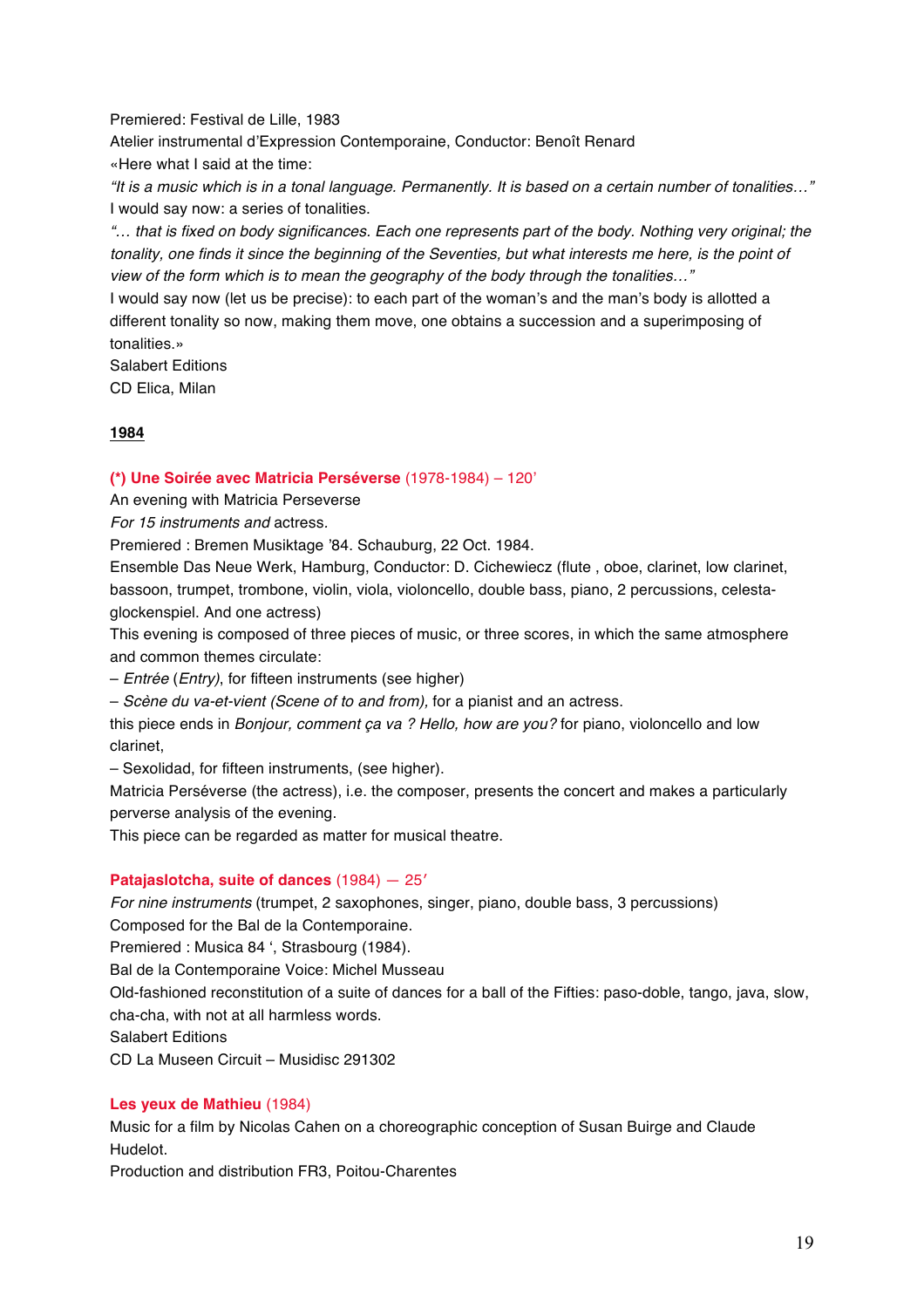#### **Dialogue ordinaire avec la machine**

#### **ou trois fables pour bande doucement philosophiques** (1984) — 30′

Ordinary dialogue with the machine or three gently philosophical fables for tape *Stereo tape*

«The composer and the machine or how to approach it… These questions and how to answer them… What say the machines which are the daily environment of a home-composer … And how to make love with a drum machine.» (Song : Michel Musseau)

CD Elica, Milan

### **1985**

### **Collection de petites pièces ou**

### **36 Enfilades pour piano et magnétophone** (1985) — 45′

*Collection of small pieces* or *36 strings for piano and tape recorder*

Premiered : Montpellier Festival International de Radio France, Jardin de la DRAC, 27 juil. 1985. Paul Dubuisson

«They start and they are already finished. Sometimes, they do not even start, do not have a beginning. Then, is it a suite? It is perhaps a theatre. Is this the old dream never to finish or that always to start again? And then, the ideas which pass so quickly and then the desire to take up the ideas already given and then the pleasure of transforming them as themes which come to give a rhythm to the travel. Then, finally, these small pieces, they make large one…»

Score available : Brunhild Ferrari

La Museen Circuit MEC 01 (vinyle), CD La Muse en Circuit – Musidisc 242232 ED13171 – 2004

# **Strathoven** (1985) — 3′

*Stereo tape* «How Beethoven meets Stravinsky. That's it.» CD BVHaast Rehorn ds Acousmatrix 3 (1990)

# **1986**

#### **Les émois d'Aphrodite** (1986) — 35′

Stir of Aphrodite

*For piano, clarinet, percussion and tape*

Premiered : Paris Péniche-Opéra1986 (P. Dubuisson piano, François Cremer clarinet, P. Cueco percussion)

«This are episodes of life of an invisible woman. Aphrodite, I like her. She is at the same time so far one cannot see her, but also, she crossed times in spite of that one could find her shameless, although she was burned several times during the Inquisition. And then, she dances. So, modestly, I

started to evoke her agitations, even if I forget her in the course of the music… and it is for that I give the titles of the various parts, but is this an indication? A first dance – a piece of fear – a second dance – a movement of her – a third dance – a good portion of carnal trip – finally, a wild dance of Aphrodite. Yes, I do not know if that explains anything…»

Score available : Brunhild Ferrari

**En un tournement d'amour** (July – November 1986) — 30′

In a tournment of love *For an orchestra of 49 musicians*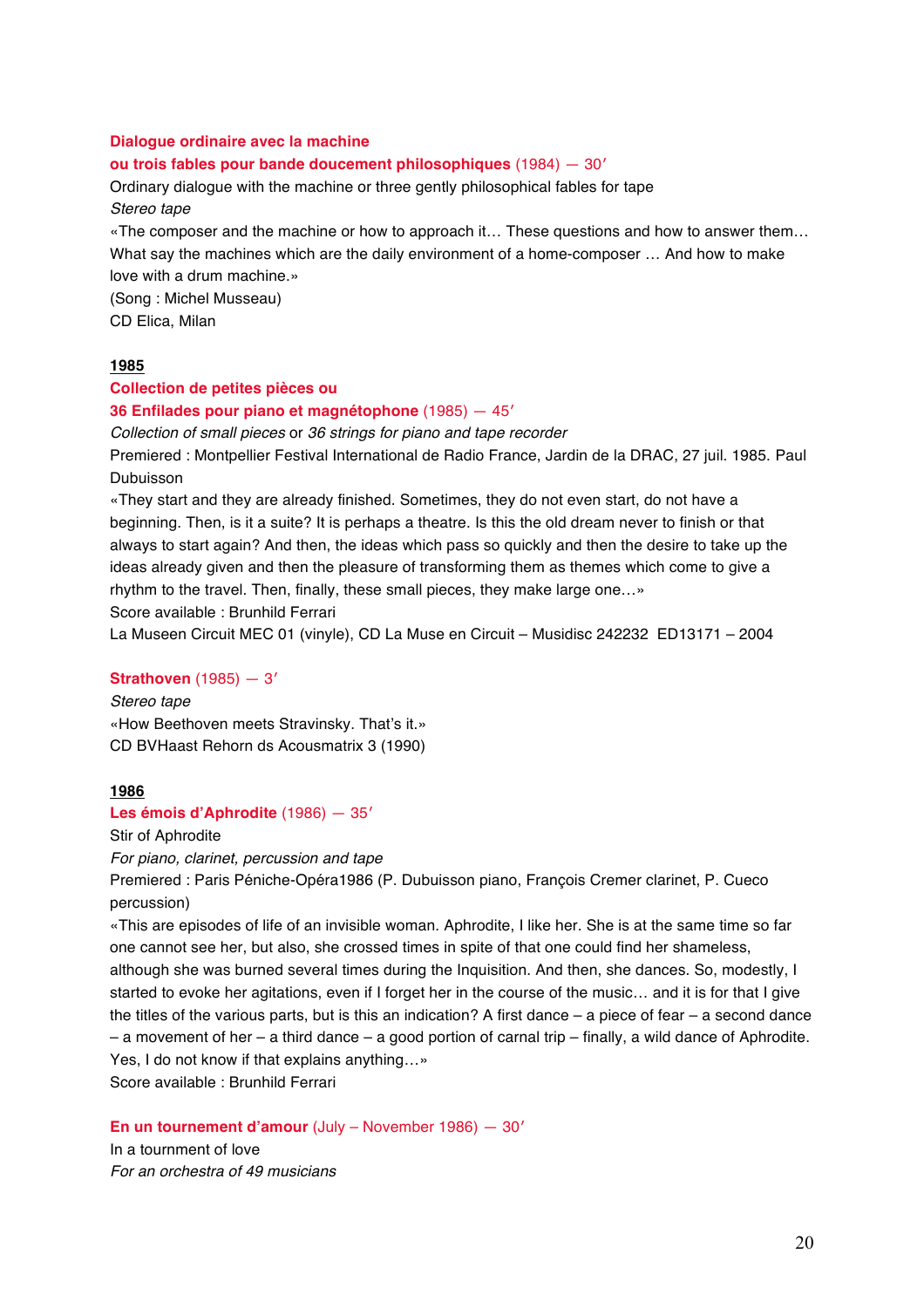(2 flutes, oboe, cor anglais, clarinet, low clarinet, 2 bassoons, 2 horns, 2 trumpets, 2 trombones tenors, tuba, timpani, 3 percussions, piano, harp, 8 violins I, 6 violins II, 6 violas, 4 violoncellos, 4 double basss)

Premiered: Belfast 27 April 2005 BBC Symph. Orch. North Ireland, Conductor: Philippe Nahon «It is a love which turns or it is a torment. That is always repeated but it is never similar. The ideas come and go. Come from great symphonic continuities (*Cellule 75*), but having met fragmentations on its way (*Collection de petites pièces*), this composition is a great form made of discontinuity. It is also a whirling.»

Salabert Editions

# **1987**

# **Et si tout entière maintenant** (December 1986 – February 1987) — 34′

And so quite whole now

*Stereo tape*

Symphonic Tale — Text by Colette Fellous

«The adventure had the form of a journey-report on an ice-breaker, a very special ship, with very busy men, with the always precise and mysterious gestures… Not having been able to take part in the journey, it is a dreamed image that I was to compose. I thus asked Colette Fellous to embark in this dream and to tell it to me. Thus appeared a symphonic tale of which the sensual Chaldean tries to divert the cold.»

With the voice of Anne Sée Prix Italia 1987. – CD MODE 81

# **Calypso imaginaire** (October 1987) — 4′

*For two saxophones, two pianos, two percussions* «A Métis Calypso composed by a white composer who can not decide between a measure at 5 or 4 strokes. But it can be danced.» Score available : Brunhild Ferrari

# **1988**

# **Scène du va-et-vient** (1978 – 1988) – 25'

Scene of to and from *For piano, bass clarinet; cello and an actress* See "Une Soirée avec Matricia Perséverse"

# **Je me suis perdu ou Labyrinthe portrait** (May 1987 – January 1988) — 88′

I got lost or Labyrinth portrait.

*Stereo tape* Radio Play, Bilingual (French-German). Production Südwestfunk Realization : La Museen Circuit. Paris – Atelier de Création Radiophonique 1988 «Yes, it is a little like that. There is a novelist speaking about her novel and who is also a woman telling herself. There is a composer who, crossing the labyrinth, meets characters and, taken with the trap, becomes himself one of the characters of the subject. There is a novel that becomes the subject of the other… This Radio Play tells how the reality of the life is implied in a novel, or the adventures of literary ceation. Colette Fellous speaks about it.» With the voices of Hanna Schygulla and Jean-Baptiste Malartre. Karl Sczuka Prize 1988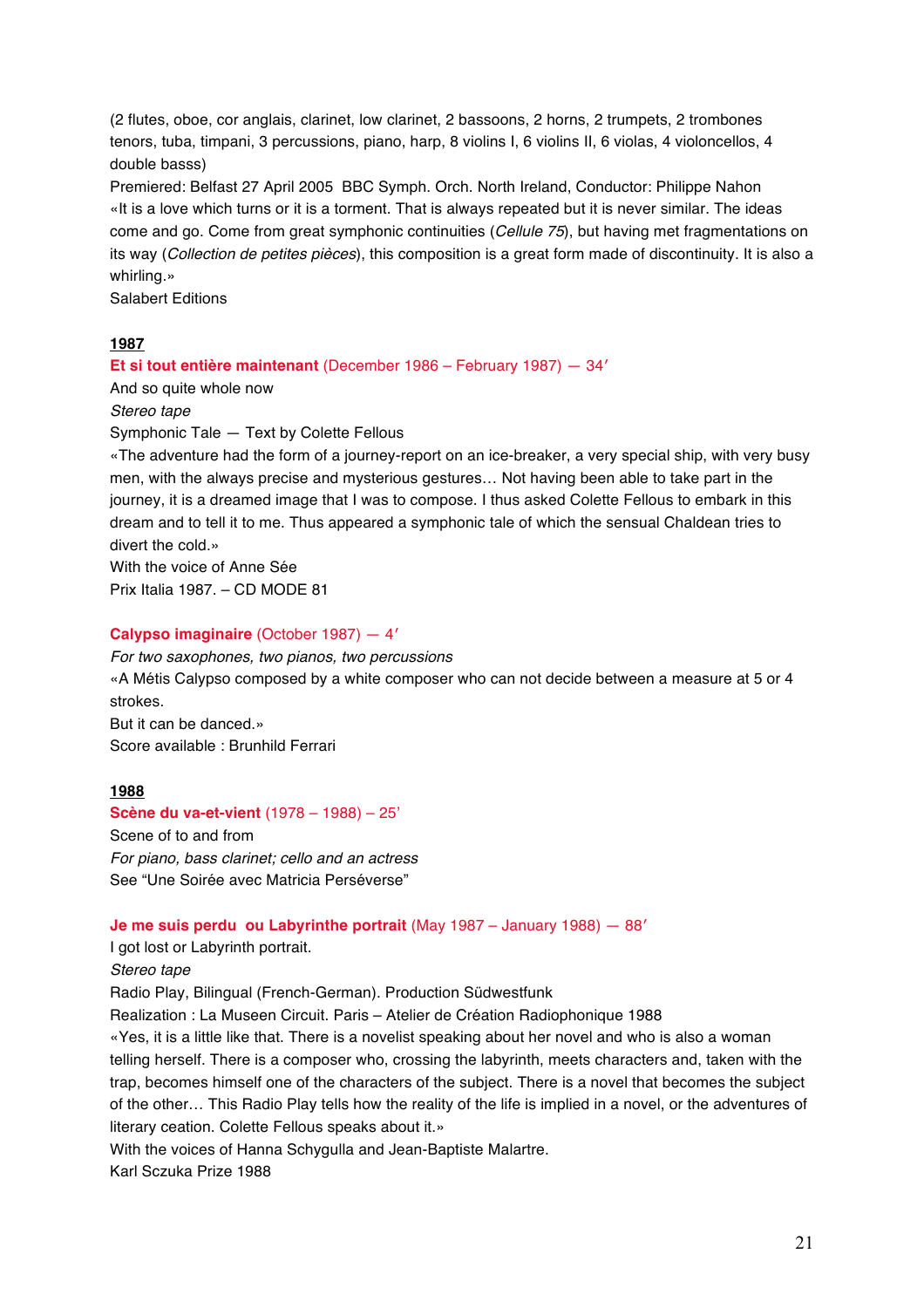### **Conversation intime** (October 1987 – March 1988) — 20′

Intimate conversation

*For (*harpsichord*) piano and percussion*

Premiered : Maison Radio France, Paris (1989). Elisabeth Chojnacka, Sylvio Gualda «There are no words, not significances, literary ones or others, but simply the desire to make speak two so dissimilar instruments together. Were they going to put them in danger eachother, or were they going to play their differences and to benefit from them along this ballade? It was thus necessary to propose a conversation to them in which they could fuse closely; that is what I tried to do by writing this score.»

Salabert Editions

### **Tango-Pas** (June 1988) — 8′

*For piano, clarinet, percussion, synthetizer and voice* Premiered : Madrid, IV bienal Madrid-Burdeos (déc. 1988) (JM Golse piano, S.Frydmann clarinet, M.Delafon percussion, M.Musseau voice) Another interbreeding of tango and paso-doble, extracted of *Patajaslotcha* in a new orchestration.

### **Créamaille 88** (September – November 1988) — 45′

*Stereo tape*

Realization : Brunhild Meyer and Luc Ferrari

Radiophonic report on the preparation of a fashion exhibition and an international competition of young designers, organized by young particularly dynamic contractors, at Troyes, capital of the French interlock-industry.

#### **1989**

# **(\*) Musique dans les spasmes** (September 1988 – February 1989)

Music in the spasms

*Realistic fiction –* Text

«It is a kind of novel (150 pages), made of memories, reflections on the musical life and of fantastic tales. This text, with its dated course, is a little the continuation of the *Journal Intime* and is not intended for the publication.»

#### **Conte Sentimental N° 1** (January – March 1989) — 29′

Sentimental Tale *–* Little intuitive Symphony for a spring landscape *Stereo tape*

Petite Symphonie intuitive pour un paysage de printemps.

Realization : Brunhild Meyer and Luc Ferrari, Coproduction with Südwestfunk (Baden-Baden).

«The idea of this series is to take an existing composition and to tell the story which started it. This "sentimental" tale is overlapping bilingual French and German and mixes with the music. Here, the discovery and the shock of a landscape on the Causses of Aveyron.»

This Sentimental Tale is the first of a series of 11, realized by Brunhild Meyer, on an idea of Luc Ferrari.

For more precise details, please refer to the Catalogue "Sentimental Tales".

Coproduction : Shiiin & SWR2

4 CD –Set Shiiin (2013)

*>>* www.shiiin.com

*>>* www.metamkine.com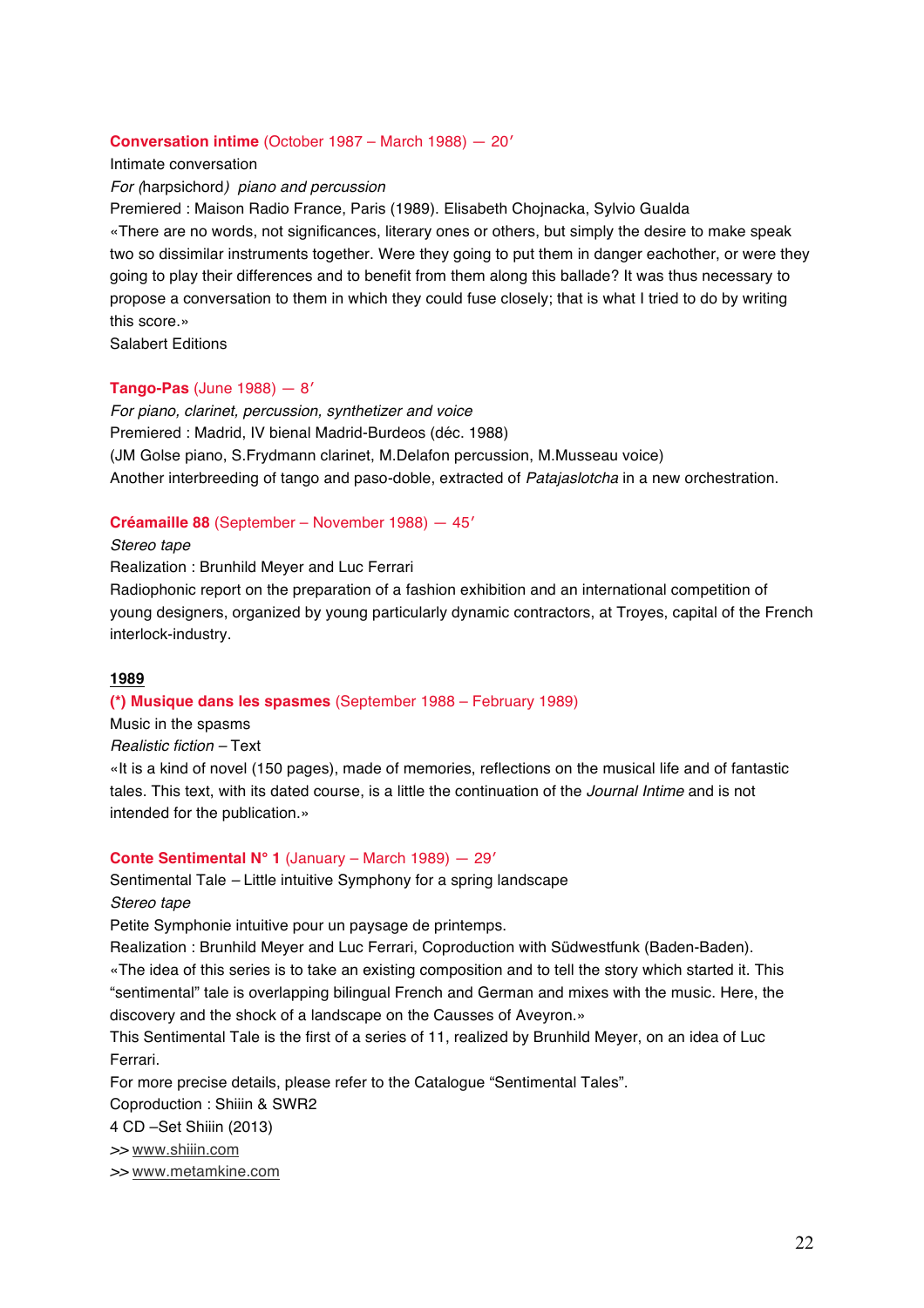### **(\*) Extraits du corps** (February- June1989) — 1 h 30′

#### Extracts of the body

#### *For fifteen musicians, piano solo and tape*

«Extracted from 9 scores, from between 1953 and 1985, in an erudite assembly and like a concerto for piano and orchestra in three movements. The sense of this recomposition is that of a composer who tells with his manner a part and one of the aspects of its life: it is like pieces of his body. It is by thinking of that I asked young women to speak in front of a microphone about the parts of their body. This tape, made up like a poem, comes to give a special dimension to this adventure. This cutting was carried out to answer a particular request of Michel Redolfi, Conducter ector of the MANCA, and remains a unique representation.»

#### **Photophonie** (May- August 1989) – permanent

#### *Stereo tape*

Premiered : Musica Strasbourg (Sept. 17 – Oct. 15 1989)

Commissioned by Musica 89 for the photographic exhibition of Alain Willaume.

*Photophonie I*, intended for the big room: three 30 minutes tapes running permanently, without never meeting in the same situations.

*Photophonie II*, intended for the small room: a 15 minutes tape running in loop.

Tells landscapes with the invisible presence of the photographer.

#### **Presque rien avec filles** (August 1989) — 14′

Almost nothing with girls

*Stereo tape*

«In paradoxical landscapes, a photographer or a composer is hidden, young girls are there in a kind of *déjeûner on the grass* and give him, without they know, the show of their intimacy.»

CD BVHaast Rehorn ds Acousmatrix 3 (1990)

CD "Presque Rien" INA-GRM / La Museen Circuit – MUSIDISC 245172

#### **1990**

#### **(\*) Le Freischütz -Die Wolfsschlucht** (October 1989 – January 1990) — 20′

#### *On three tape recorders*

Premiered : Bayrische Staatsoper, Munich (February 21, 1990)

«One day, a conductor and a playwriter come to see me and say: We will give for the Opera of Munich, a new fabulous version of Freischütz of Carl-Maria von Weber. However, it is that there is one part that this composer could not compose because he did not have the technical means for that. Do you want to compose it? Weber had indeed described very precisely the noises of a forest traversed of more or less mythical animals and mysteries. What one asked me was to put myself in action like a specialist in the realistic fiction.»

#### **Solitude Transit** (November 1989 – June 1990) — 1h 10′

Loneliness Transit *Stereo tape* Premiered : Paris TEP 1990

«On an idea of the choreographer Anne-Marie Reynaud, the scenario and the composition were made in close cooperation with the dance during periodic working sessions in which the whole company took part. Thus, the music was not plated, but was not worked out, was tested and corrected for six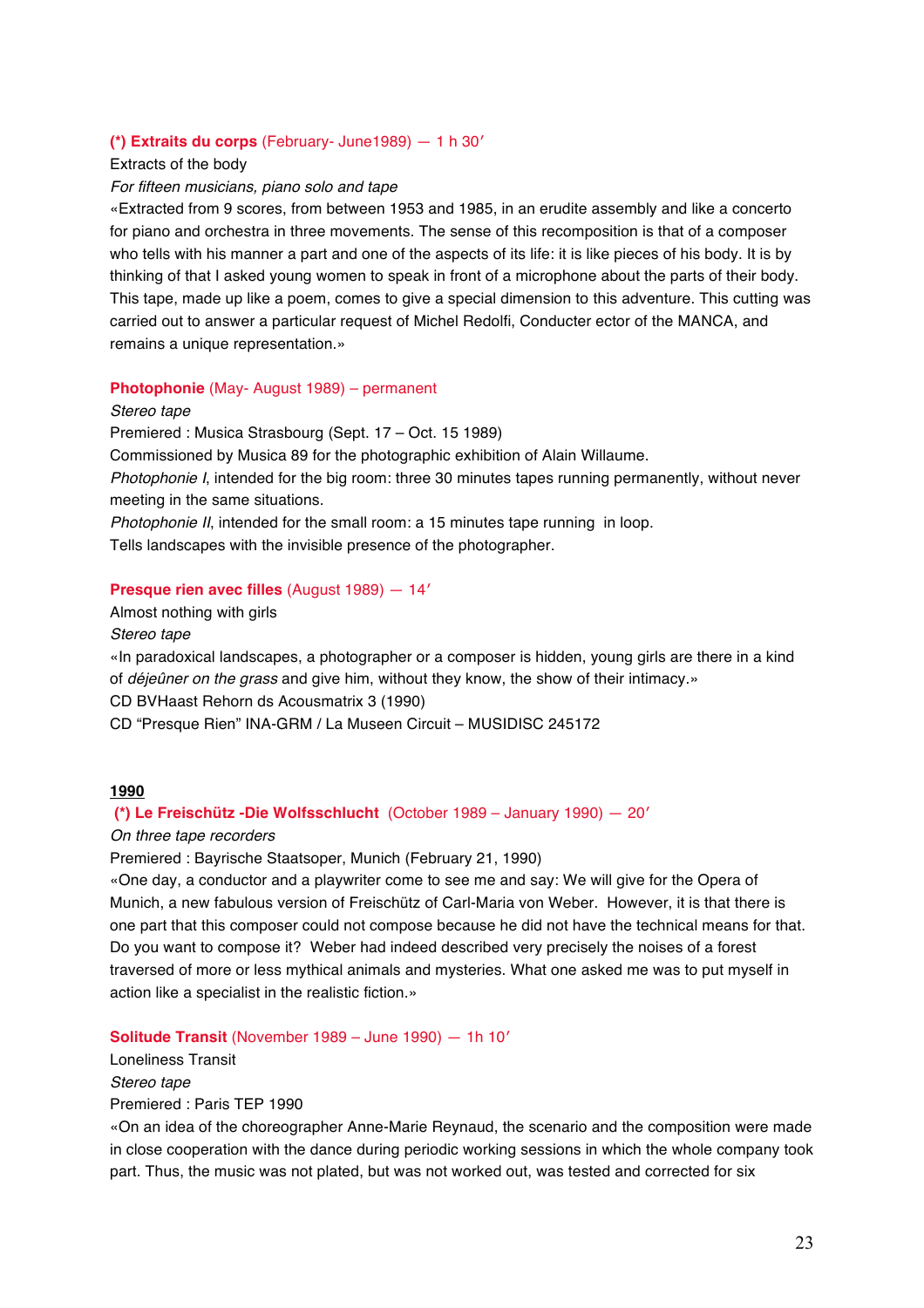months, allowing a true encounter of creation. At certain times, the dancers form a real orchestra which dialogues with the magnetic tape.»

### **(\*) Italie mon amour** (December 1989 – June 1990) — 50′

*Five musicians, 1 actress, about twenty of extra-actors.*

Lighting : Gilles Chatard

Premiered : at Echirolles SIM Jean Wiener June 15, 1990

Biennial *Sport-Culture: Italie-Passions*

«This show was commissioned by the Town of Echirolles for its biennial « Italy passion », from where its name. It is a kind of musical comedy mixing dialogues, sketches, dances, lights, slides. I conducted this show with the musicians-actors of the MUSEEN CIRCUIT and local groups. Thus, we could have a large group of actors, a fashion show, invent alive representations of the Italian Renaissance, goddesses of Antiquity, paparazzi, etc. We had a lot of fun. This show is a momentary action and was given for this precise circumstance.»

#### **(\*) Labyrinthe Hôtel** (September 1989 – August 1990) — 1h 30′

#### *Chamber Opera*

Texts by Colette Fellous

Creation directed by Luc Ferrari, Radio Bremen Pro Musica Nova, May 11, 1990 with Elise Caron, Peter Bonke, Michel Musseau.

Sylvain Frydman and Carol Mundinger – clarinets, Marianne Delafon – percussion, Michel Maurer – piano

Premiere : Dramaturgie and directed by Farid Paya, Festival Musica, Strasbourg, 27 September 1990. «Starting from the novel of Colette Fellous, Calypso, of a radio play on this same novel and its author, of a series of songs on the body, the three authors thus met in the conception of a lyric object in which mix the song, the word, the noises of the world and the secrecies of the intimacy, called "chamber opera" since that occurs in a hotel room. In consequence of a misunderstanding between the novelist, the director and the composer, this chamber opera cannot be represented any more. A new musical version exists, it's title is *Chansons pour le Corps* – songs for the body.» (see 1994)

# **1991**

#### **Comme une Fantaisie dite des Réminiscences** (Dec. 1989 – Jan. 1991) — 25′

Like a fantasia said of the Reminiscences

*For two pianos*

Premiered : Apr 16, 1994, Albi GMEA, Town theatre of Albi.

Christine Lagniel and Michel Maurer – piano

It is here a true recomposition of the *Scene du va et vient* (1980), starting from the same themes and of the same ideas. The composition develops on particularly dancing elements while appear, in the deforming mirror of the memory, the reminiscences of *the well tempered piano* of Johann-Sebastien Bach, kind of bedside book, sampled and handled in a hazardous cycle. This fantasia, which balances between an obsessional formula and fragments of memory, is perhaps like a homage.

Salabert Editions

CD Auvidis Montaigne MO 782110 – 1997

#### **(\*) Berceuse d'illusions** (June 1991)

#### Lullaby of phantasms

*For three instruments :* keyboard, high wood instruments, low wood instruments (3 à 6′)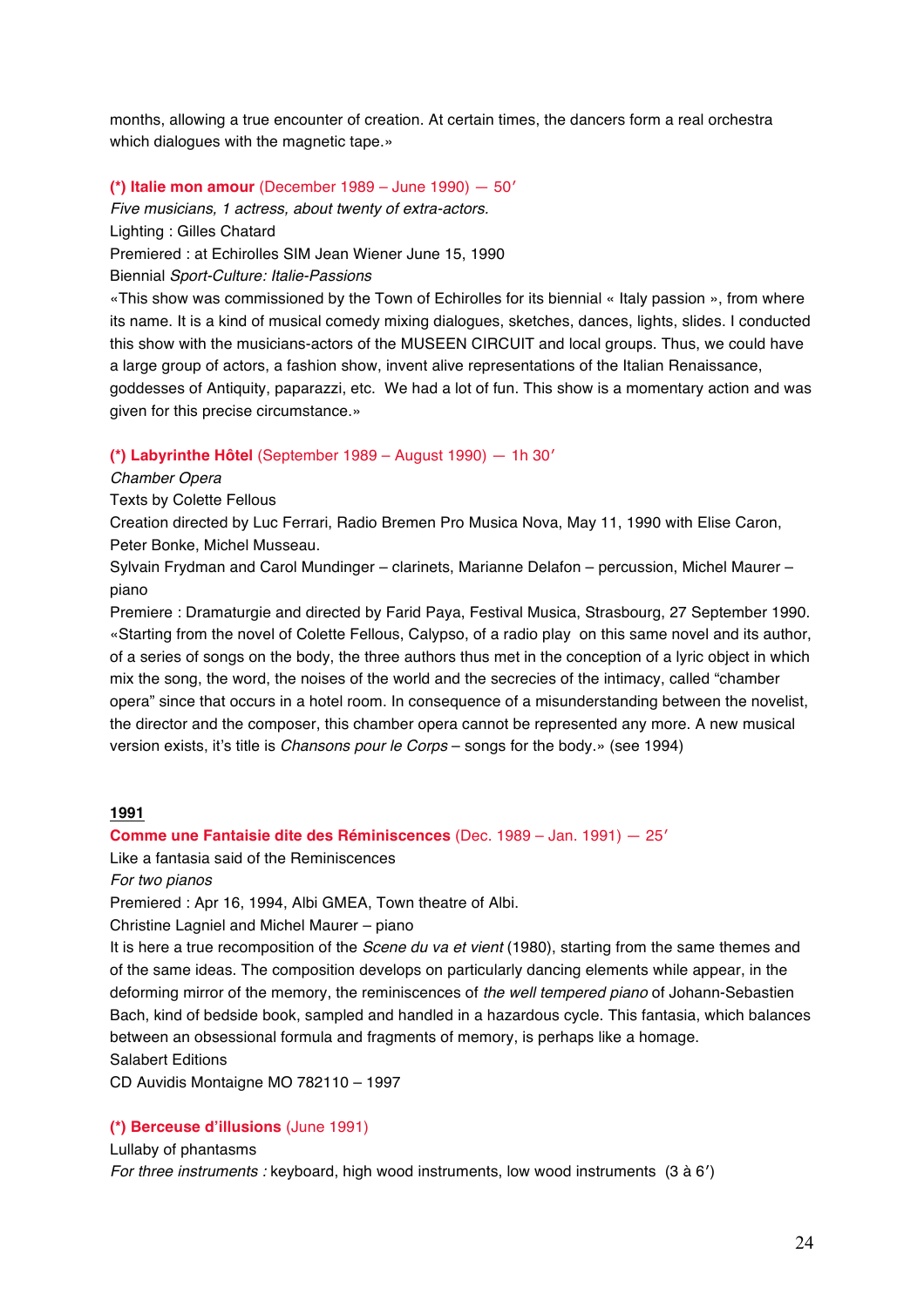Premiered : Nice, Manca Musée d'Art Moderne 4 déc. 1991 Forms part of a series of commissions to about twenty composers for a laser book. Co-published by Albin Michel, the CIRM and Paris-Museums. Composition for a record.

# **L'escalier des aveugles** (March- May 1991) — 35′

The staircase of the blinds *Stereo tape* — Collection of news Commissioned by Radio Nacional de España Coproduction Ars Sonora RNE2/the Museen Circuit «All the concrete materials were recorded in Madrid. Each place is at the same time the portrait of a young woman being as well guide, translater as actress. The elements were then recomposed in studio, to give them a surrealist dimension, particularly characteristic of Madrid.» Prix Italia 1991 (Special Prize from R.A.I.) CD Musidisc 291302

### **Clap** (June – October 1991) — 9'

#### *For piano and tape*

Premiered: WDR Köln 1992 (Volker Banfield, pno) Solo of piano on environment and interview of Mauricio Kagel. «All the elements which constitute the tape belong to discussions that I recorded during the winter 1967-68 with a team of French television.» Composed for Mauricio Kagel's birthday. Score available : Brunhild Ferrari **1992 Cahier du soir** (1991 – 1992) — 90′ Evening's diary

*Suite of 20 pieces for 14 instruments, an actress and slides*

(flute, oboe, clarinet, low clarinet, bassoon, 2 percussions, piano, synthetizer, 2 violins, viola, 2

violoncellos and one actress)

Premiered : MUSICA, Strasbourg, Palais des Fêtes. Oct 2, 1994

Ensemble Le Banqet, conductor: Olivier Dejours, actress: Anne Sée

»On a stage, 14 musicians, an actress, and the Conductor.

And then slides.

But is there a relationship between them?

A enigma perhaps?

Which are these twenty scenes so evocative that make emerge the music?

And this woman who dialogues with the slides, who seems to dialogue with the music, who listens,

speaks to us, confide and questions herself?

And then this noise of plates? Is this a dinner?

Which name to give to this evening, intimate like a diary, where mix text and music without being theatre, without being oratorio, machines and images without being multi-media…?

Unclassifiable, would one say.

However completely normal.

Narration!

It is the story of the feelings which pass by there.»

Salabert Editions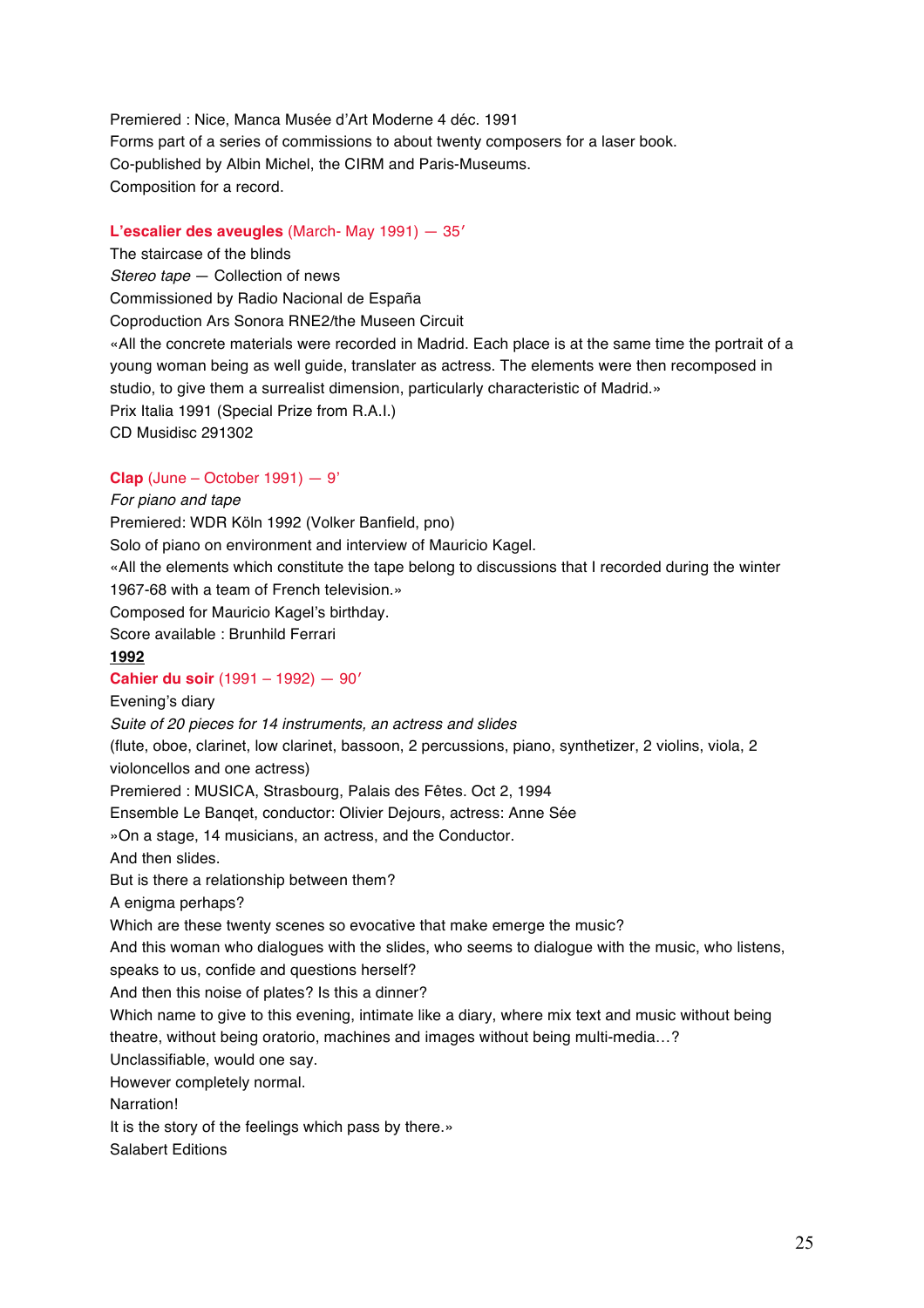# **(\*) Fugue de J.S.B.** (March 1992) — 5′

Fuga of J.S.B.

*For flute, clarinet, low clarinet, violoncello, vibraphone and piano* Orchestration of the Fuga No. 4 of the First Book of the 'well temperated piano' of Johann-Sebastien Bach.

Paris Theatre of the Villette, 15 May 1993

(M.Ghisalberti flute, Sylvain Frydman Clarinet, Carol Mundunger low Clarinet, Christophe Roy violoncello, Jean-Michel Collet vibraphone, Michel Maurer piano)

«Written for a concert of which I do not wish any more to speak.»

# **1993**

# **Conversation Pieces**

*Music for the theatre* of François-Michel Pesenti Creation: Marseilles, Bernardines 1993

# **Ouvert – Fermé** (September 1993) — 11′

Open – Closed *Stereo tape* «Part of a collective composition which joins the participation of the composers of the Museen Circuit and which has the title *Un Impossible Pari(s)*.» In the *Metropolis* series produced by Akustische Kunst, WDR, Cologne. CD set INA\_GRM

# **Bistro** (June- October 1993) — 60′

*Stereo tape* Creation: Paris Le Théâtre du Lierre, 25 nov. 1993. Music recorded by the Ensemble Le Banquet, conductor: O.Dejours. (With JP.Baraglioli, A.Bellec, M.Dagois, S.Frydman, B. Krattli, Ch.Lagiel, M.Maurer, E.Payeur, C.Talibart. Voice: X.Legasa, D.Michel-Dansac, M.Musseau) Composed for the choreographic show of Anne-Marie Reynaud. This tape is coposed of several elements: a recording of *Patajaslotcha*, suite of dances surrounded by sequences of noise or electronic compositions, in which one finds also quotations locating a bar in the Fifties. (Édith Piaf, Hawkins…)

**Porte ouverte sur ville** (November 1992 – November 1993) — 32′

Door opened on city

*For oboe, Clarinet, low Clarinet, percussion, viola and tape*

Premiered : Triennial Cologne, June 16, 1994

Musik und Computer (6) Ensemble Le Banquet

Tape composed in the electronic music studio of the WDR.

Commissioned by the Department of New Music of the WDR.

«The tape of « *Open door on City»* is partly made by hazardous radio excerpts: excerpts of the world, bits of sentences or musics, emotion or set language, irrational, seized moments, imbricated in the present… it is an appearance.

Somebody walks in this scattering and symbolizes the presence of the observer. Lastly, the musical "abstract" sounds mix with realistic material and create distances or depths of field. Thus the musicians play a real counterpoint, approaching or integrating themselfs into the sounds from the tape, dialoguing with them or, contrariwise, living their independent life, ignorating the tape or even, contradicting it.»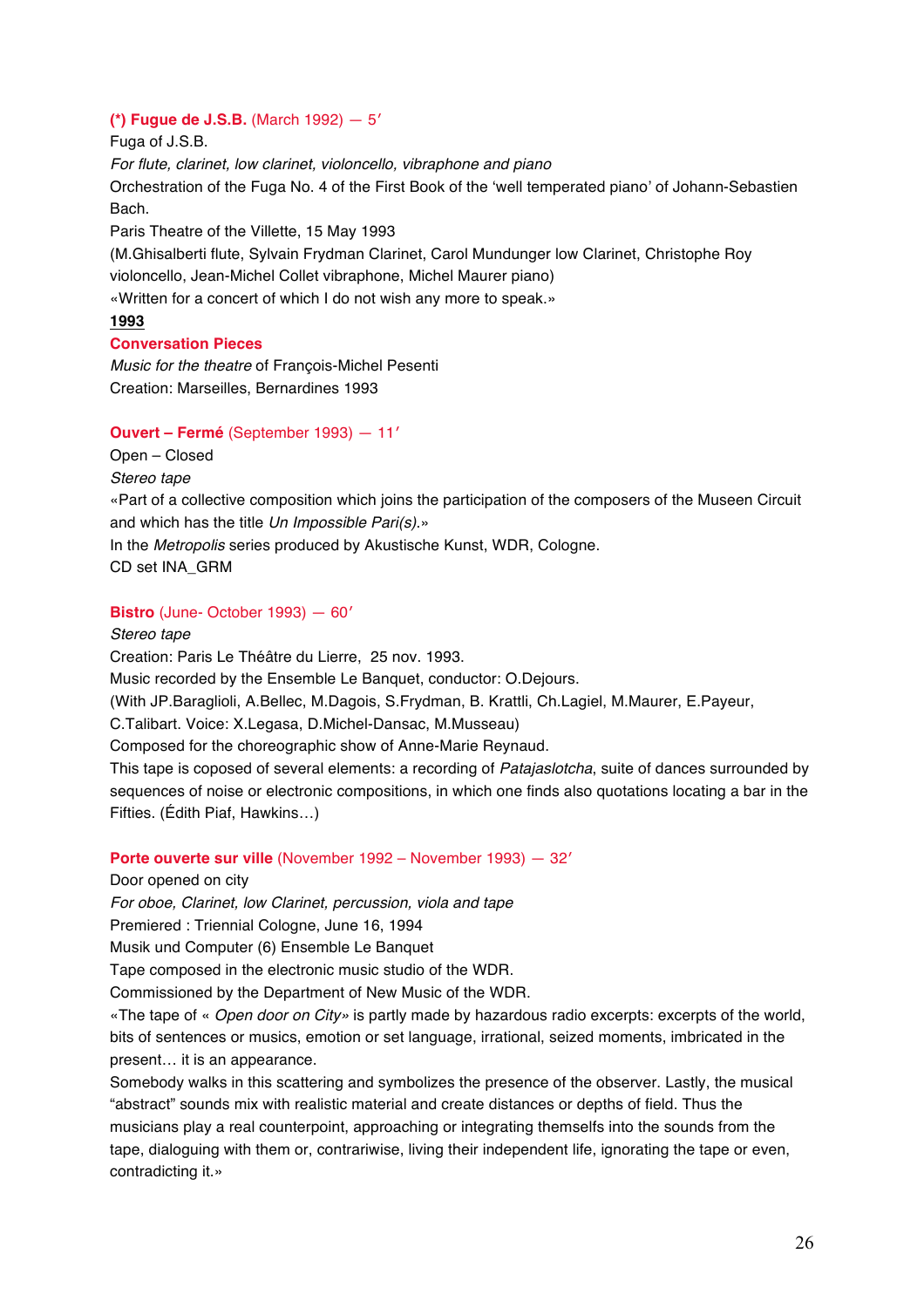Score available : Brunhild Ferrari

#### **1994**

#### **Chansons pour le corps** (March 1988 – January 1994) — 40′

Songs for the body

*For instrumental ensemble and singer*

(1 singer, 2 clarinets, piano, synthetizer, percussion and stereophonic tapes)

Premiered : Paris SonMu INA-GRM March 18, 1995

(Elise Caron voice, Carol Mundinger and Sylvain Frydman clarinets, Michel Maurer piano, Michel Musseau synthetizer, Christine Lagniel percussion)

*Chansons pour le corps* are made of two elements. A tape being may be like a symphony of interviews of women speaking about the body and an instrumental and sung composition, composed starting from texts of Colette Fellous.

Song-opera perhaps or Lieder-melody or sung melodrama or oratorio- ditty or aria, so many things pass through a labyrinth. These songs say eyes, hands and remainder of the body, their simplicity and their complexity.

Score available : Brunhild Ferrari CD MODE 81

#### **Portraits de femmes** (January 1994) — ca. 80′

Feminine portraits

*For singer, 2 clarinets, percussion, synthetizer, piano and two tape recorders* Premiered: Paris SonMu 95 INA-GRM March 18, 1995

(Elise Caron voice, Carol Mundinger and Sylvain Frydman clarinets, Michel Maurer piano, Michel Musseau synthetizer, Christine Lagniel percussion)

This score is the overlap in alternation of *L'escalier des aveugles* and *Chansons pour le corps* (see higher). Thus the addition of these two works constitutes a concert program.

### **Fable de la démission et du cendrier** (February – June 1994) — 25′

Fable of resignation and ashtray

*For two pianos and two clarinets*

Premiered : Maison de Radio France, Festival Presences, February 3, 1995

(Christine Lagniel and Michel Maurer : piano, Carol Mundinger and Veronique Fèvre : clarinets) «In 1982, I created an association. It joined together in a workshop, some musicians come from different skylines. We called it the Museen Circuit. 12 years later, I thought that it was time to let it live without me, that it was time for me to take again my freedom. This is why I resigned of my load of president. During the same time, exactly, I wrote a score for 2 pianos and 2 clarinets which followed all the adventures of this affair. I invented in the same time a formal process I called with a certain impertinence: Hyperserialism post-informatic**!** What is singular in this history is time, the spring, how is born the vegetation creating the ideas, how these ideas were found grouped in a same time and a same piece of music. In this sense it is a Fable.» Salabert Editions

# **(\*) Je courais tant de buts divers** (August 1994)

I was running in so many different directions

«Autobiographical text telling part of my life which could represent the first chapter of a book of memories if however I have courage to write it.»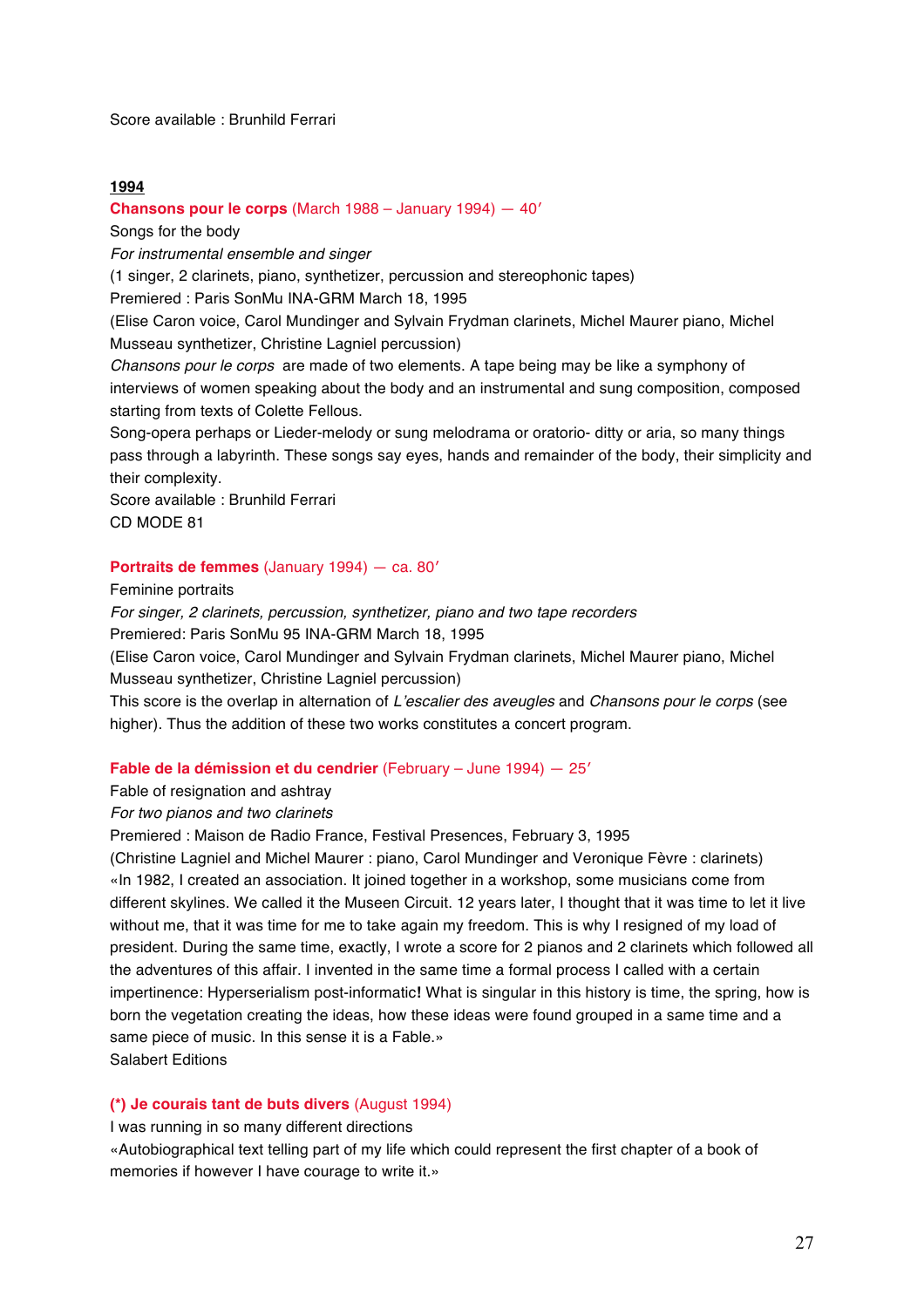# **1995**

# **Portrait de Michel Portal** (October 1994 – February 1995) — 45′

Memorized Sound with interviews of Michel Portal and musical passages intended for his improvisations in concert.

Commissioned by Radio France.

created at 'The Michel Portal's Day' at Radio France. April 27, 1995

# **Fragments du journal intime** (1980 – 1982) — 14′ // revised in January 1995

Fragments of the diary *For piano* — revised in January 1995 Premiered: GRAME Marseilles 1997 by Michel Maurer — suite of pieces drawn from the music theatre *Journal intime*. «Each piece now has a title in connection with the old theatrical form and thus to the text, without one needing to know it. Only, these titles place the musical piece in a poetic attention.» Salabert Editions CD Auvidis Montaigne MO 782110 – 1997, Christine Lagniel (piano)

# **Quatre femmes hollandaises** (April – May 1995) — 25′

Four Dutch women

Radiophonic piece which is located in the series of the commissions by the Dutch radio NCRV to ten composers of various countries on the subject of Holland.

«Portrait of four Dutch artists; a painter, a theater director, a writer, an actress.»

# **(\*) Hold still keep moving** (April – September 1995) – permanent Installation

Commisioned by the Dutch Prime Foundation for an audio-visual installation at the Center of fine arts of Groningen.

Composition of slide shows and video composed by Ellen Kooi.

Musical composition conceived for permanent renewal with 6 CD sources, 8 slide shows and 2 vidéos representing random encounters ad infinitum for a permanent environment.

Created at the time of the retrospective Luc Ferrari in the Netherlands, October 1995

# **1996**

# **Madame de Shanghai** (July – November 1996) — 15′

*For 3 flutes and memorized sounds.*

Tape composed at the Atelier UPIC.

Premiered : Paris, Theatre du Renard, February 28, 1997

Trio d'Argent : Michel Boizot, François Daudin Clavaud, Xavier Saint-Bonnet

«During recordings which I made in Paris 13th or *China Town*, I meet Madam de Shanghai and Orson Welles. The 3 flutes play a music having no relation with the tape, they appear in a broken mirror.» Editions Maison ONA

CD Musique d'Aujourd'hui 9701 MDA M7 847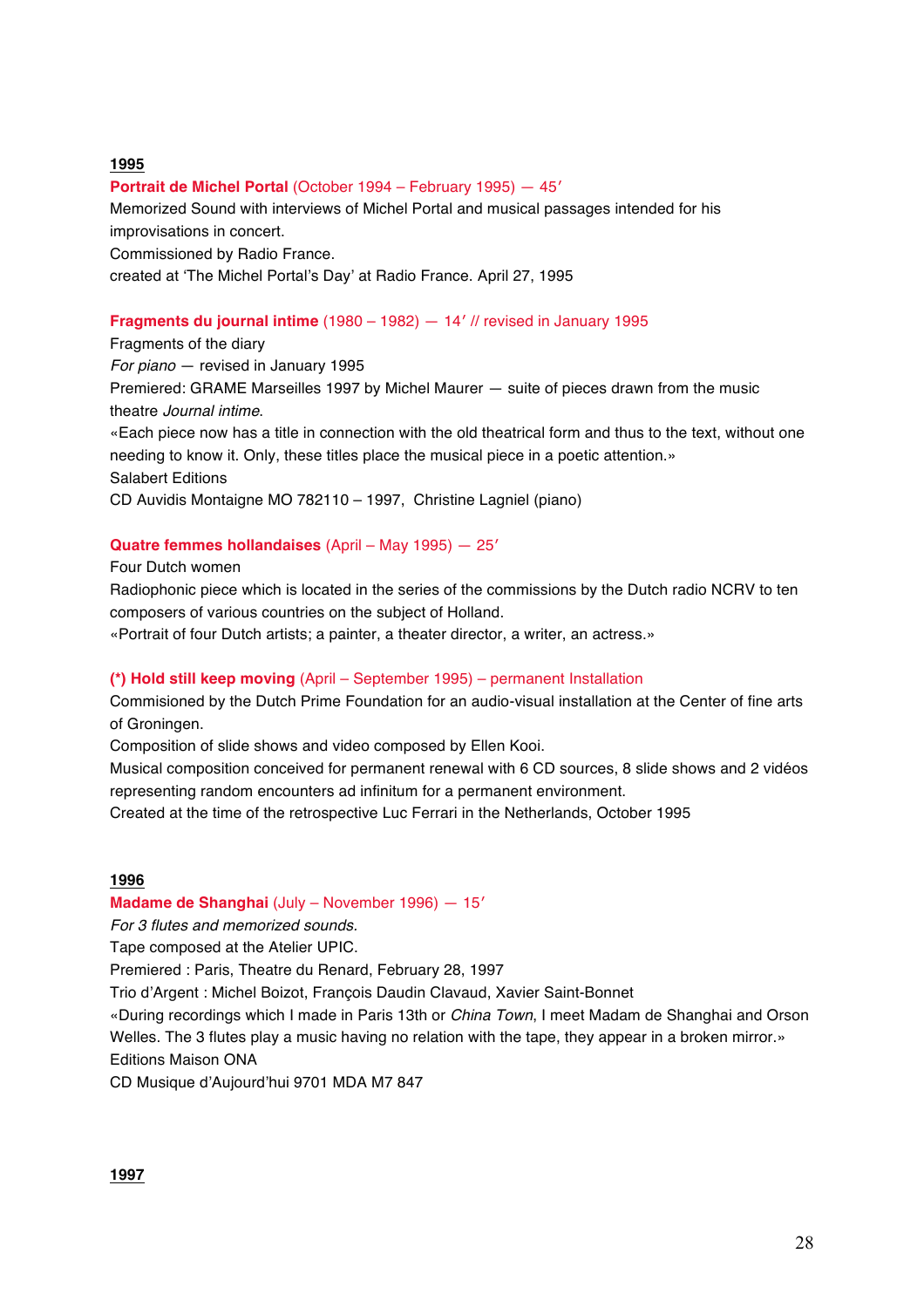### **Selbstportrait oder Peinture de sons ou bien Tonmalerei** (December 1996 – June 1997) — 55′

Self-portrait or Painting of sounds or Tonmalerei

«The project to make a self-portrait implies an obvious relationship to the intimacy. This work composed with words, musics, noises and images, gradually appeared to me as a painting. I called myself in the Seventies a hyperrealist; I note now that I work the sounds like one paints.» French-German bilingual radio piece, composed at Studio post-billig. Commissioned by Südwestfunk.

CD SONOPSYS 4 Cahiers Musique Concrète/Acousmatique May 2007

#### **Tautologos IV** (March 1996 – October 1997) — 30′

*Symphonic suite for full orchestra and 4 samplers* : Block – Interstice – Tautology Commissioned by Art-Zoyd and the National orchestra of Lille. Premiered : Lille, Dangerous Visions. Art Zoyd – Orchestre National de Lille Conductor : Jean-Claude Casadessus. March 9, 1998 This composition is a manner of joining again with the idea of the cycles and their hazardous superimposings explored in the Seventies, in particular in Tautologos 3. A manner of using old concerns while widening them and even by deteriorating them. Salabert Editions

#### **1998**

### **Symphonie déchirée** (December 1994 – January 1998) — 60′

Torn symphony

*For 17 amplified instruments and memorized sounds* (flute, oboe, Clarinet, low Clarinet, bassoon, Trumpet, trombone, saxophone, piano, 2 percussions, 2 violins, 1 viola, 2 violoncellos, 1 double bass) Premiered : Gent, Belgium. November Music, Vooruit, Ensemble Champ d'Action. Nov. 1998 Conductor : Zsolt Nagy

«Torn symphony is a suite of 8 movements. It is a kind of swinging between the revolt and pleasure, between realism and abstraction, impulsive and formal movement. Started at the end of 94, it was subjected to several confusion owed to disturbances of revising personal questions and the time that passes and that does not resemble itself.»

Memorized sound composed at La Muse en Circuit and CCMix Salabert Editions

### **Presque rien N° 4 "La remontée du village"** (1990 – 1998) — 16′

Almost Nothing No. 4 -"Go up the village"

*Memorized sounds*

«I always hesitated before putting in circulation a *Presque Rien*. For example the first put two years before going out of his hiding-place and that continued thus. And for the fourth, it took nine years of hesitation. But here it is. Perhaps it is because it is a true false *Presque Rien* where the reality and the lie are mixed. It is about going up the old village of Vintimiglia.» Composed at Studio post-billig

Sub rosa, Belgique SR252 2006

#### **Les émois d'Aphrodite** (1986 – 1998) — 25'

Stir of Aphrodite *New version 1998 for Clarinet, piano, percussion, 2 samplers and 1 CD player* First version created in Paris 1986, Ensemble Le Banquet.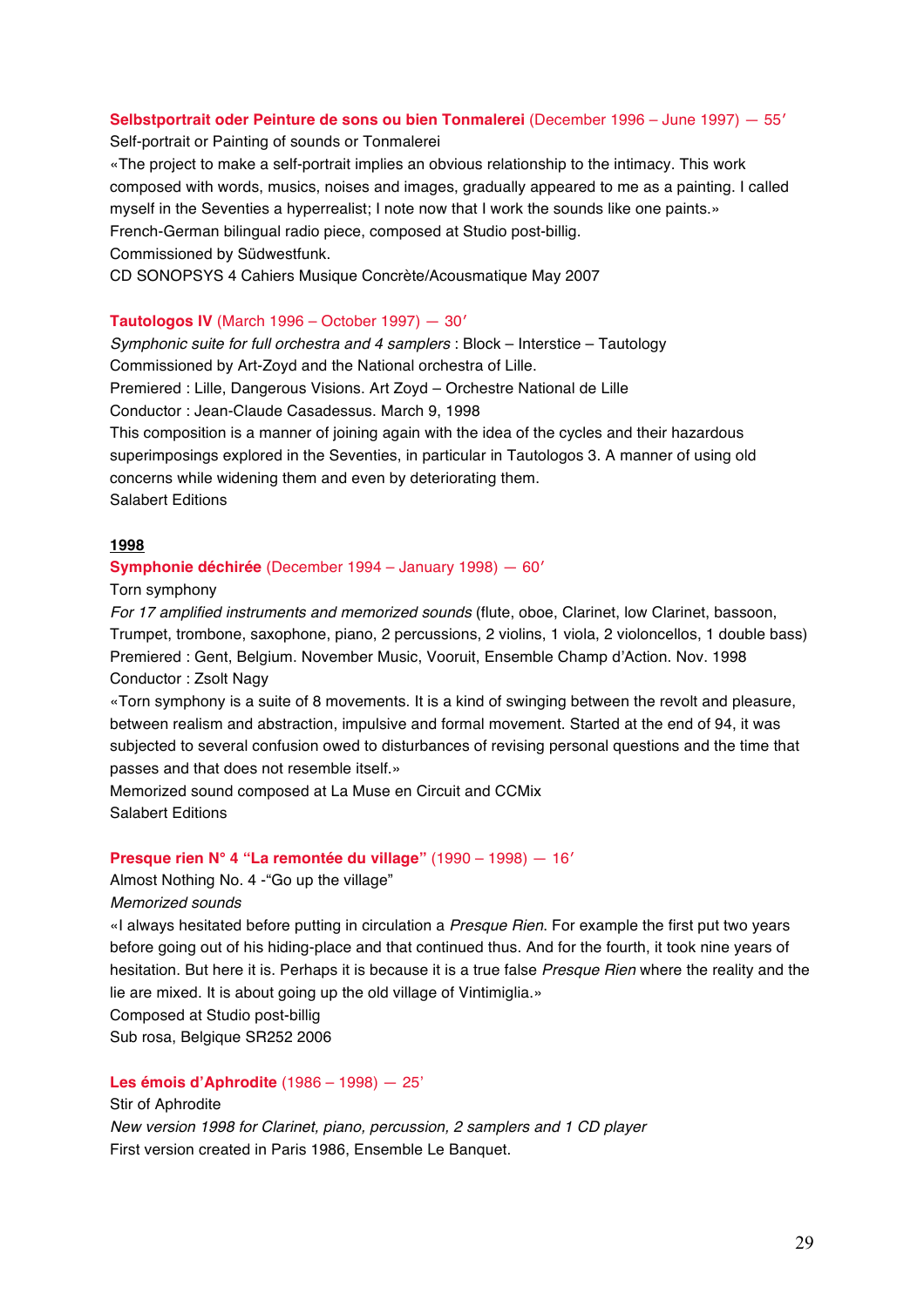«I kept of 86 the character of this piece which moves in a kind of a destroyed Rock'n roll, which comes periodically like dances of Aphrodite. I added harmonic "manipulations", or a progression towards a disjoined harmony which is my desire for the moment. (I did not employ the word "aesthetic"). Lastly, the introduction of the samplers allows in addition to present the living of time, to disjoin the timbres.» Memorized Sounds composed at Studio post-billig.

Score available : Brunhild Ferrari

# **1999**

# **Far West News** (1998-1999)

*Radiophonic piece in 3 parts*

Commissioned by NPS Hilversum.

Premiered : Amsterdam 1999

Episode N° 1 (March 1999) : From the September 11 to 16, 1998 – From Santa Fé to Monument Valley – 29 ' 30 "

Episode N° 2 (May 1999) : From the September 17 to 24, 1998 – From Page to Gran Canyon  $-29$ ' 45 "

Episode N° 3 (June 1999) : From the September 25 to 30, 1998 – From Prescott to Los Angeles  $-$  28 '

«At the beginning, the idea was something like: A composer having had an odd life, filled of instrumental and electroacoustic compositions, specialist in the traveller microphone, has the project to make a random course in American South-West. It is done.»

Composed at Studio post-billig.

Far-West News Episode N° 1 CD Signature, France ASIN: B00005Q4KU

Far-West News Episode N° 2 and 3 CD Blue Chopsticks BC16 September 2006

#### **Jeu du hasard et de la détermination** (1998 – 1999) — 21'40

Play of the chance and the determination

*For piano, percussion and memorized sounds*

Commission by the French Ministry for the Culture and Communication.

Premiered: Paris, Radio France, January 2001, Multiphonies (Francoise Rivalland : percussion, Michel Maurer : piano)

«In one 21 minutes selected duration, I decided on a certain number of electroacoustic elements and an instrumental score both with given characters. I then asked a software to place them for me one by one, in these 21 minutes. I thus composed the tape and wrote the score starting from these hazardous data. Did I cheat? Perhaps, but not too much.»

Composed at the Studio post-billig with the assistance of the GRM.

Score available : Brunhild Ferrari

CD ED13171 – 2004

### **2000**

«Since autumn 99, I undertook the composition of a new series of works whose general title is *"Exploitation of the concepts"*.

It is precisely about using the concepts experienced during all my past, and this in all the possible directions.» (L. F.)

#### **Les Archives sauvées des Eaux** (2000) — 48′

Saved Files of Water  $-$  Exploitation of the Concepts N° 1 *For 2 CD and a set of vinyls*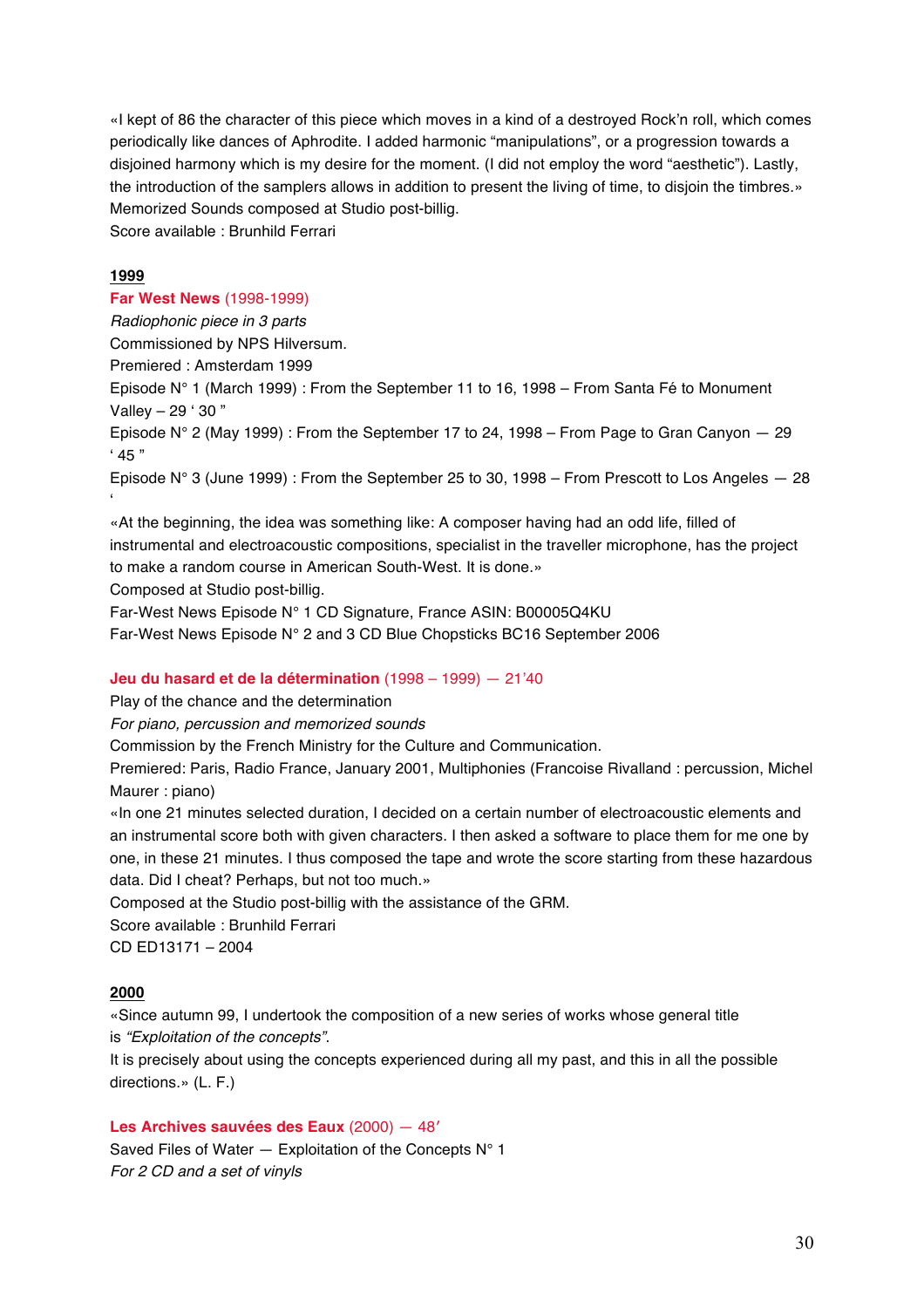Premiered : Gent Vooruit, May 2000 with DJ Olive

«The idea to use my archives was born from a need for updating the support of even these memories. I have indeed analogical tapes in my studio representing all the recordings that I made since 1960 and which I have used or not. While copying on CD these elements I was taken of desire to transform this tiresome work into creative work. And instead of copying, I started to compose.» Commissioned by Hermes Ensemble Version for Plastic, Milano 2004 by Luc Ferrari and eRikm

Angle rehorn ds limited CD 0008 – 2004

By the Laborintus Ensemble and eRikm: Césaré 06/03/4/2/1 France September 2006 Grand Prize

2005 Charles Cros In Memoriam

Score available : Brunhild Ferrari

# **Cycle des Souvenirs** (1995 — 2000) — Unlimited duration

Cycle of the Memories  $-$  Exploitation of the Concepts  $N^{\circ}$  2 *Sound installation and image for 6 CD players and 4 video projectors* Premiered : Paris 2000 by CCMix

«The use of the memories is not new for me as I am a recidivist of the autobiography. What is different here, is the installation of the sound and the image. Same manner that I am a composer-sound taker, I am there an image taking composer. The cycle of the memories also means that all the elements are structured in cycles that, while being superimposed, produce hazardous meetings. Therefore all is turning.»

Post-billig Production with the assistance of Césaré and CCMix Score available : Brunhild Ferrari CD fixed version: Blue Chopsticks, USA BC8

# **Archives Génétiquement Modifiées** (May – July 2000) — 25′

# Genetically Modified Archives  $-$  Exploitation of the Concepts  $N^{\circ}$  3

*Memorized sounds solo*

Created : Paris, Radio France Concert GRM 18-1-2001

«This composition is made with the same musical elements as the Exploitation of the concepts 1, whose title was Saved Archives of Water. This to say that the idea of exploitation allows me to come back on sounds and even of already used sequences, but always with different ideas and an unrecognizable point of view of composition. Besides I feel have to it to exploit my ideas as well as my sounds. I listen, and I make of this rich present a certain memory. Thus these archives are deep and perhaps even genetically modified.»

Composed at Atelier post-billig.

CD Robot Records, USA

# **2001**

«Since autumn 99, I undertook the composition of a new series of works whose general title is *"Exploitation of the concepts"*. It is precisely about using the concepts experienced during all my past, and this in all the possible directions.» (L. F.)

# **Impro-Micro-Acoustique** (January 2001)

Collective of three composers, Noël Akchoté, Roland Auzet and Luc Ferrari joined together during two days in the studio of the Muse en Circuit for a sound creation in the sense of electroacoustic improvisation. These sessions were recorded by Christophe Hauser.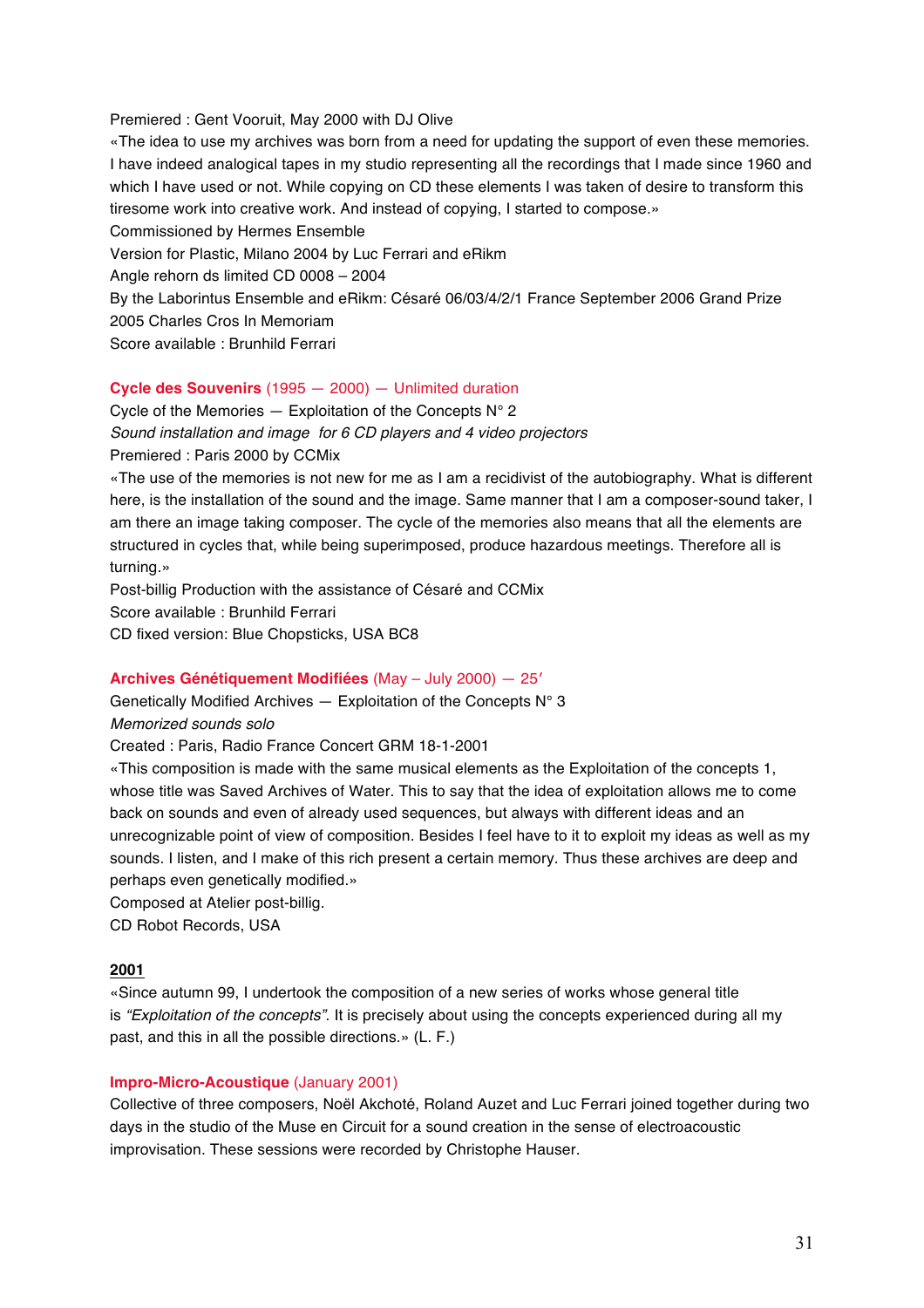A choice of these improvisations was made with a view to a publication on CD : Blue Chopsticks, USA BC12

# **Tautologies et Environs** (2000 – 2001) — 25′

Tautologies and Surroundings  $-$  Exploitation of the Concepts  $N^{\circ}$  4

*For 15 amplified instruments and memorized sounds*

(flute, oboe, Clarinet, low Clarinet, bassoon, Trumpet, trombone, piano, percussion, 2 violins, viola, violoncello, double bass)

Premiered: April 6, 2004 Paris

Theatre Silvia Monfort Extention du Domaine de la Note IV. Ensemble Ars Nova, Conductor: Philippe Nahon

«*The exploitations of concepts 1,3* and *4,* use for the memorized sound the same elements but differently assembled and deeply modified. Here the orchestral composition exploiting the ideas of tautology, gives a completely new aspect to the memorized sound. The ideas of tautology exploited with orchestra are also heard like new ones, especially if one refers to the Tautologos of the past.» Score available : Ars Nova

# **Presque rien avec instruments No. 5** (2001) — 30'

Almost Nothing with Instruments (No. 5) — Exploitation of the concepts No. 5

*For 15 amplified instruments and memorized sounds*

(flute, oboe, Clarinet, low Clarinet, bassoon, Trumpet, trombone, piano, percussion, 2 violins, viola, violoncello, double bass)

Premiered : Paris, Theater Silvia Monfort Extention du Domaine de la Note IV. Apr 6, 2004.

Ensemble Ars Nova, Conductor: Philippe Nahon

These two last scores are in theory intended to be programmed together. The memorized sounds are the result of a working session neo-improvized with Noël Akchoté, Roland Auzet and Luc Ferrari. The sound was recorded at La Museen Circuit.

Score available : Ars Nova

# **2002**

«Since autumn 99, I undertook the composition of a new series of works whose general title is *"Exploitation of the concepts"*.

It is precisely about using the concepts experienced during all my past, and this in all the possible directions.» (L. F.)

# **Les Anecdotiques** (2001 – 2002) — 54'

The Anecdotals — Exploitation of the Concepts No. 6

*Radiophonic piece for Deutschland Radio Berlin*

«In this radio piece are 15 parts or 15 anecdotes which tell in a chronological order the travels I made in this year. Since Ronda in Spain to the Port of Joliette in Marseilles while passing by Tuscany, Chicago, Texas and the Provence.»

Grand Prize 2005 Charles Cros In Memoriam SUB ROSA SR 207, 2004

# **Paris-Tokyo-Paris** (January – November 2002) — 27'

*Sextet for oboe, Clarinet, bassoon, violin, violoncello, piano and memorized sounds* Premiered : Tokyo, 25-10-03 by the Ensemble NOMAD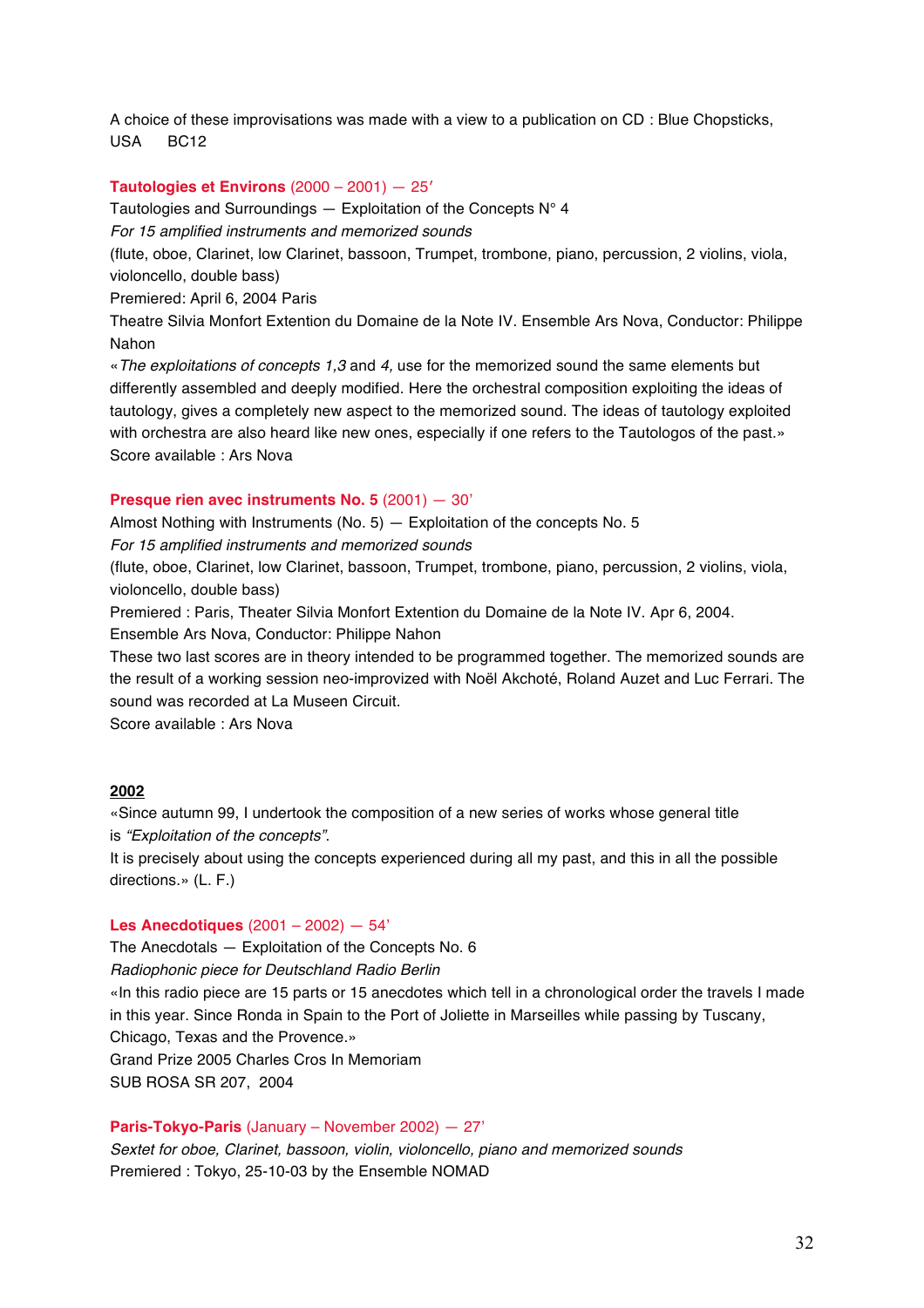# Conductor : Norio Sato, Commissioned by NEW GENERATION, Tokyo «This Sextet is perhaps the first score where I use the concept of improvisation intended for the writing, which will become in following works the improvisation used like diving in the unconscious world and the writing as work of reflection.» Score available : Brunhild Ferrari

### **Saliceburry Cocktail** (Octobre – December 2002) — 30'

#### *Music electroacoustic*

Premiered : La Chaux-de-Fonds, Swizzerland, May 25, 2003 Theatre ABC «Saliceburry is a word found by chance and the unconscious with an invented orthography. It is thus in the beginning a lie and all that I could say on this piece can be regarded as such.» Sub Rosa, Belgique SR 252, 2006

#### **2003**

### **Rencontres fortuites** (7 January – 11 June 2003) — 21'25

Fortuitous encounters

### *For viola, piano and SM (Memorized Sound on media)*

Premiered : Dijon, November 22, 2003 by Jean-Philippe Collard-Neven, piano, Vincent Royer, viola. «I had initially called this piece 7 or 8 anecdotes and abstractions for Viola, Piano and SM (meaning to say *'Memorized Sound'*, and nothing else). The two titles had advantage of being true what is not always the case. Thus, there are in this piece 7 or 8 sequences which go from an abstract listening to an anecdotic listening. I hope renewed and always active.»

Score available : Brunhild Ferrari

Sub Rosa SR261 luc ferrari "didascalies" / cd+ dvd / May 2007

#### **Quatre Morceaux en Forme de Promenade** (28 June — 27 December 2003) — 21'

#### Four Pieces in Form of Walk

#### *For 4 brasses, 2 Percussions and SM (Memorized Sound on media)*

Commissioned by the GMEA Centre musical of Albi, Tarn with the support of the State. Premiered : Nov 5, 2004 in Toulouse by the Pythagore Ensemble (F.Lecocq saxophone, Ph.Lecocq saxophone tenor, S.Tizac Trumpet, A.Denjean trombone, P.Vénissac and G.Blaise percussions) «It will be said here that the saxophones will represent 2 of 4 brasses. That's a question of color and if one wants of timbre. In the same way as percussions are used as percussions saxophones are used here as brasses. This being said, any resemblance to existing titles would be only the fruit of the chance. These 4 Pieces are in a kind of very precise decor where the instrumental writing enters dialectic with what I like to name SM (Memorized Sound on media*)*. In effect, all concrete sounds were recorded in Sicily and more precisely in Taormina in August 2003.» Score available : Brunhild Ferrari

# **Les Arythmiques** (May– November 2003) — 40'20

#### *Electroacoustic*

Premiered : La Chaux-de-Fonds, Switzerland, Theatre ABC. June 17, 2005

«The morning of the 29th of May 2003 when I awoke I could not breathe any more. I was brought to the urgencies and there I was told that I had a cardiac arrhythmia. They made me an electrocardiogram and showed it to me. I found that the arrhythmias were not very interesting, that I could better do… This composition funnily listens in the place. But I tried that one remember it upside down. I tried to take back up the time …»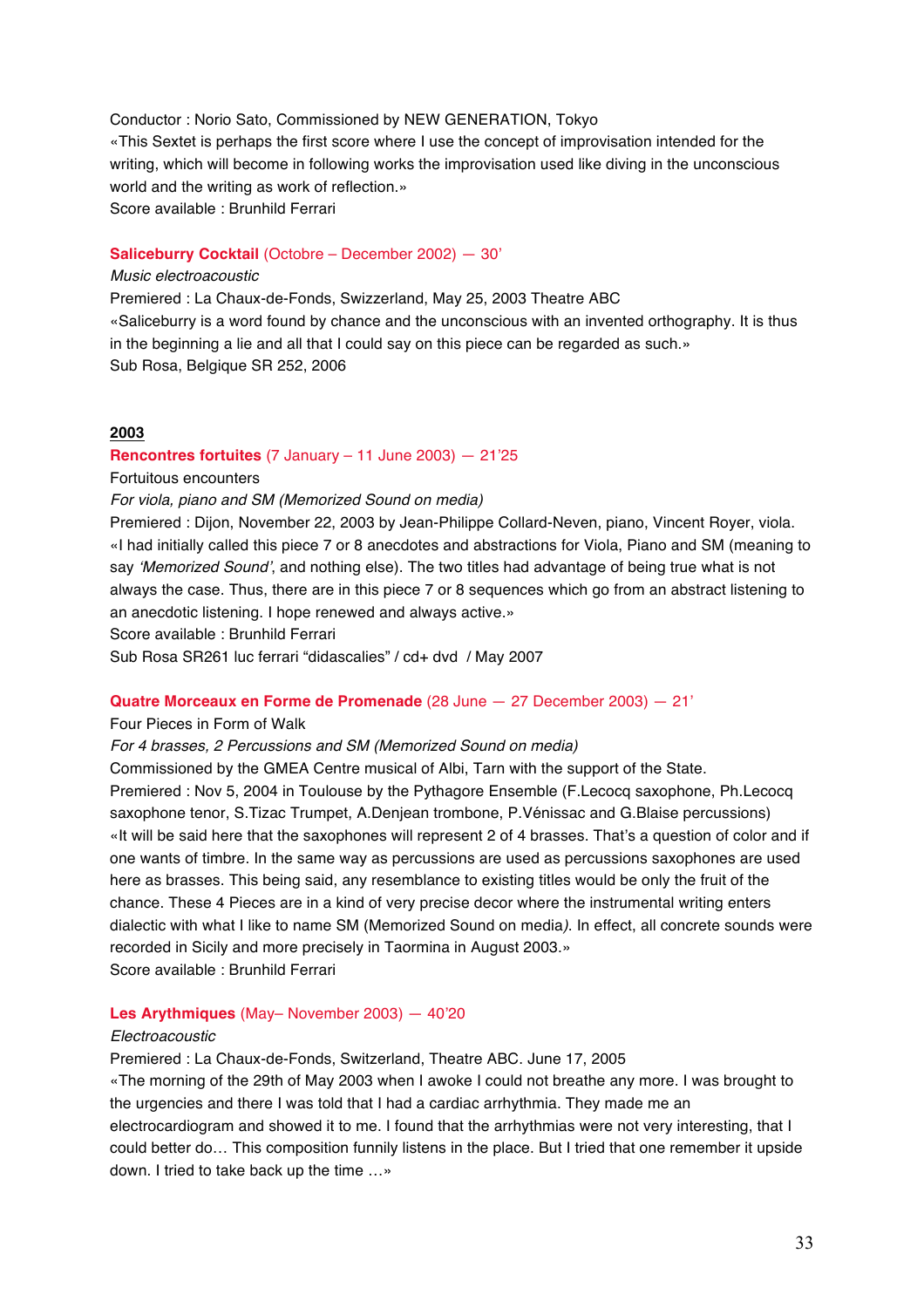CD Blue Chopsticks BC 19 – 2008

#### **2004**

#### **Après Presque Rien** (April – November 2004) — 25'

After Almost Nothing

*For 14 Instruments and 2 Samplers* (flute, Oboe, Clarinet, low Clarinet, Trumpet, Saxophone tenor, Saxophone baritone, Trombone, Piano, Perc, Violin 1, Violin 2, Viola, Violoncello, double bass, 2 samplers)

Commissioned by CCMIX – Paris, New Musics – Brussels, of Art Zoyd – Valenciennes with the support of European Funds Feder Interreg III.

Premiered : April 20, 2006 Palais des Beaux-Arts, Brussels by Musiques Nouvelles, Conductor : Jean-Paul Dessy

«Between the composition of *Presque Rien with instruments* and its creation, passed approximately 3 years, with the result that I had forgotten the score a little. At the time of the premiere, I was extremely disturbed, not because I found that good or bad, but this score in any case indicated the end of the series *Presque Rien*. And I believed one moment even that it indicated bluntly the end. Something like after that I do not have anything any more to do. Blocked! … Free and without a priori, I decided to let me lead by the time and the chance of encounters. I thus started to compose without projects…» Edition Pierre Neurey, Valenciennes

#### **Didascalies** (2004) — 25'

*For viola, piano and SM (Memorized Sound on media)*

Premiered : Chapelle de Boondael, Brussels. May 16, 2004

Vincent Royer (viola), Jean-Philippe Collard-Neven (piano)

«For secret reasons about which obviously I will not speak, I committed myself composing a second piece for Alto, Piano, SM (Memorized Sound) and Computer. Did my two companions took the news of the good side since anyway it is them who had asked me (for what reason? but it is part of secret!) therefore I put on at working on the first of January, 2004.»

Score available : Brunhild Ferrari

Sub Rosa SR261 luc ferrari "didascalies" / cd+ dvd / May 2007

### **2005**

#### **Femme descendant l'escalier** (Sept. 2004 – January 2005) — 40'

Woman descending the staircase

*For Itinerario del Sonido. Sound installation for bus shelter*

Premiered : May 21, 2005 in Madrid

«What started the mechanism is that at one time a woman got out the escalator of the Subway with very substantial shoes. I said myself "*here, it's her"* and I had a friendly thought for Marcel Duchamp. Afterwards, all worked, I located keywords, sounds pivots, intrepid environments, malignant noises.»

#### **Les ProtoRythmiques** (June 2004 – January 2005) — ca. 60'

#### *For two DJ*

Premiered : February 12, 2005

Les Instants Chavirés, Montreuil by eRikm and the author

«It is after having played '*Les Archives sauvées des Eaux'* with eRikm, that I proposed this new work to him. After my first experiment which made me progress in a field where I had never been actor, the